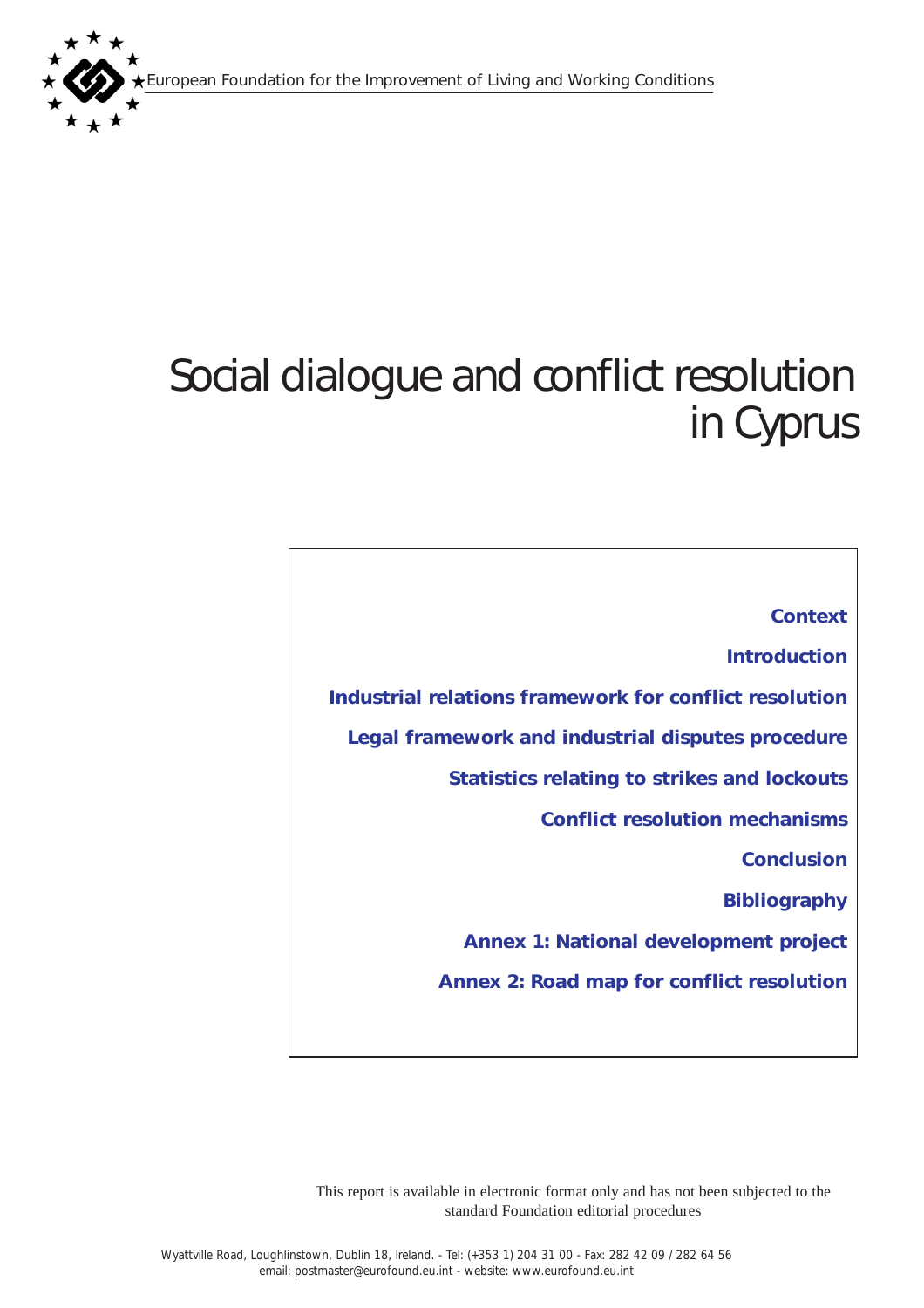# <span id="page-1-0"></span>*Context*

This report is part of a series of projects from the Foundation which focuses on aspects of industrial relations in the runup to enlargement. The national report for Cyprus is part of the second phase of a project on 'Social dialogue and EMU' carried out by the European Foundation for the Improvement of Living and Working Conditions in 2002-3, in cooperation with the Swedish 'Work Life and EU Enlargement' programme. This phase of the project looked at the current mechanisms for resolving industrial conflicts prevailing in each of the ten acceding countries involved in the project: Cyprus, the Czech Republic, Estonia, Hungary, Latvia, Lithuania, Malta, Poland, Slovakia and Slovenia.

The main report provides an overview of the whole project and is available online at http://www.eurofound.eu.int/publications/EF0421.htm. It looks specifically at the role of social dialogue in resolving industrial relations conflicts. In most of these countries, both the systems of industrial relations as well as conflict resolution mechanisms are relatively new and have been subject to intense upheaval during the transition phase to market economy. Collective and individual industrial disputes are a new phenomenon for these countries as well. The report gives an overview of the existing institutional and regulatory frameworks for industrial action prevailing in each country, then goes on to describe the various systems in place to deal with conflict resolution. The overall aim of the research is to show how social dialogue can be harnessed to devise a road map for industrial peace.

# *Introduction*

This paper aims to examine conflict resolution mechanisms in Cyprus and to assess the system's effectiveness in preserving industrial peace. Conflict resolution will be examined mainly for the private and semi-government sectors, whilst a brief description of mechanisms in the public sector will also be provided.

In a wider perspective the paper will also examine the implications the voluntary nature of the Cyprus conflict resolution model has on the economy and the socio-political scene.

Industrial strife is an inevitable result of change, and change remains the main driving force behind modern economic development. Adaptability must, however, be achieved in a harmonious manner, a manner that seemingly blends the needs of employers for flexibility and a robust business environment on the one hand and the rights and needs of employees on the other. Within this context, the existence of effective conflict resolution mechanisms is necessary to ensure that change, adaptability and flexibility are protected from social and labour unrest that culminates in strikes and lockouts.

It is an undeniable fact that industrial peace is a necessary prerequisite for growth. In light of this governments must design and adopt an industrial relations system that is the most appropriate for the social and geographical characteristics of a country. Since the establishment of the Republic of Cyprus in 1960 social partners have approached industrial relations and conflict resolution mechanisms in a voluntary manner, with minimum legislative measures introduced to govern the relations between employers and employees. The government's philosophy behind the promotion of a voluntary system has been the fostering of strong employer and employee organisations, with a view to maintaining a balance of power between the two sides.

Even though it could be said that such a system would have been bound to fail the maturity and social responsibility shown by the social partners has led to a system that can be characterised by relative industrial peace, with strikes and lock-outs limited to very few cases. Furthermore, experience has shown that the two sides show a higher respect for the functioning of the voluntary conflict resolution system than they actually do for issues regulated by legislation. With regard to days lost to strikes, Cyprus' performance compares well with international figures.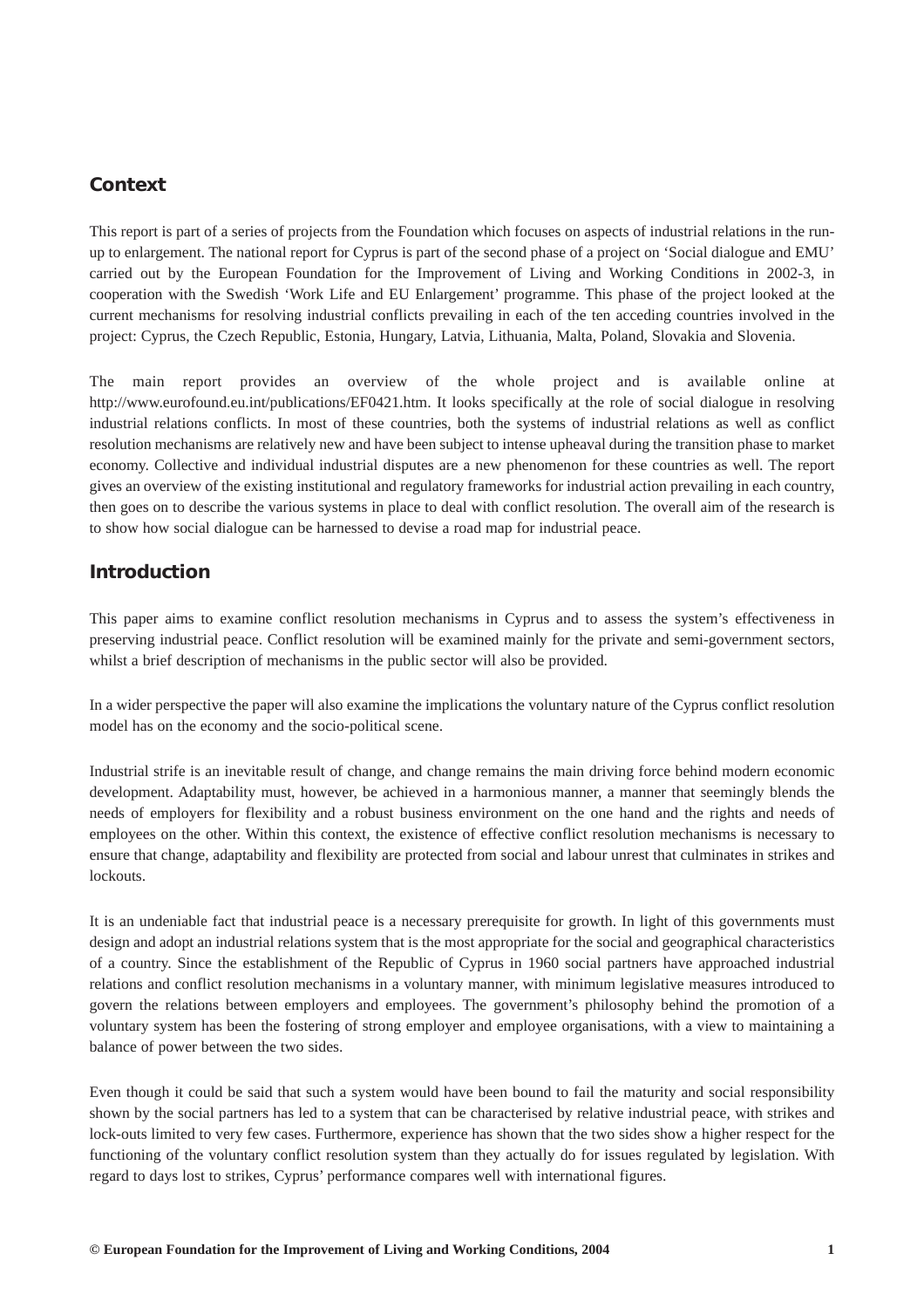# <span id="page-2-0"></span>*Industrial relations framework for conflict resolution*

The right to strike, but also the right to lockout (though not specifically mentioned), is guaranteed by the constitution of the Republic of Cyprus. The legal basis guaranteeing these rights will be examined in detail in the next section.

Under the system operating in Cyprus, official strikes and lockouts are the natural legitimate outcome of the failure of the mediation process to bring employers and employees together to reach a mutually acceptable agreement. Though collective bargaining is not governed by law, the number of strikes registered each year in Cyprus remains considerably low, a fact that shows that the two sides are gifted with a high level of social responsibility, and on the other hand, that the existing conflict resolution mechanisms (i.e. the Industrial Relations Code) have a high level of effectiveness. This is especially true if one considers that the Department of Industrial relations mediates in around 250-300 industrial disputes every year, a figure which is comparatively high, considering the relatively small size of the country. Of course it should be stressed that if the coverage provided by industry-wide collective agreements was not as significant as it is today industrial disputes would definitely be a much more often occurrence.

The Industrial Relations Code (Attached as Appendix 1) is a gentleman's agreement signed by the social partners in 1977, which lays out in detail the procedures to be followed for conflict resolution. Prior to the signing of the Industrial Relations Code, a Basic Agreement governed conflict resolution. The Basic Agreement was signed in 1962, shortly after the island's independence, and provided for a procedural framework for dealing with industrial disputes. The Basic Agreement was a more simple set of 'rules', which after 15 years of implementation was succeeded by the Industrial Relations Code, an agreement which was to a much larger extent in a position to ensure the fundamental rights of both participating sides in the field of industrial relations. These four fundamental rights are:

- $\blacksquare$  the right to organise:
- the right to collective bargaining, collective agreements and joint consultation;
- the definition of issues proper for collective bargaining, joint consultation, and management prerogatives;
- **Example 3** affirmation of the strict adherence to the provisions of international labour conventions which the Government of Cyprus has ratified.

#### *Conflict resolution in the private sector*

Conflict resolution in the private sector is governed by the Industrial Relations Code. The Code provides for separate procedures for the settlement of the two main types of industrial disputes - disputes over interests, and disputes over rights.

'Dispute over interests', as defined in the Industrial Relations Code, means a dispute arising out of negotiations for the conclusion of a new collective agreement, or for the renewal of an existing collective agreement or, in general, out of the negotiation of a new claim.

Again as defined by the Industrial Relations Code a 'grievance' or 'dispute over rights' means a dispute arising from the interpretation and/or implementation of an existing collective agreement, or of existing conditions of employment, or arising from a personal complaint including a complaint over a dismissal.

It should be noted that the mediation service deals with both these types of disputes. In the period between 1999 and October 2003, 60.4% of disputes dealt with were disputes over rights (grievances) and the remaining 39.6% were for disputes over interests.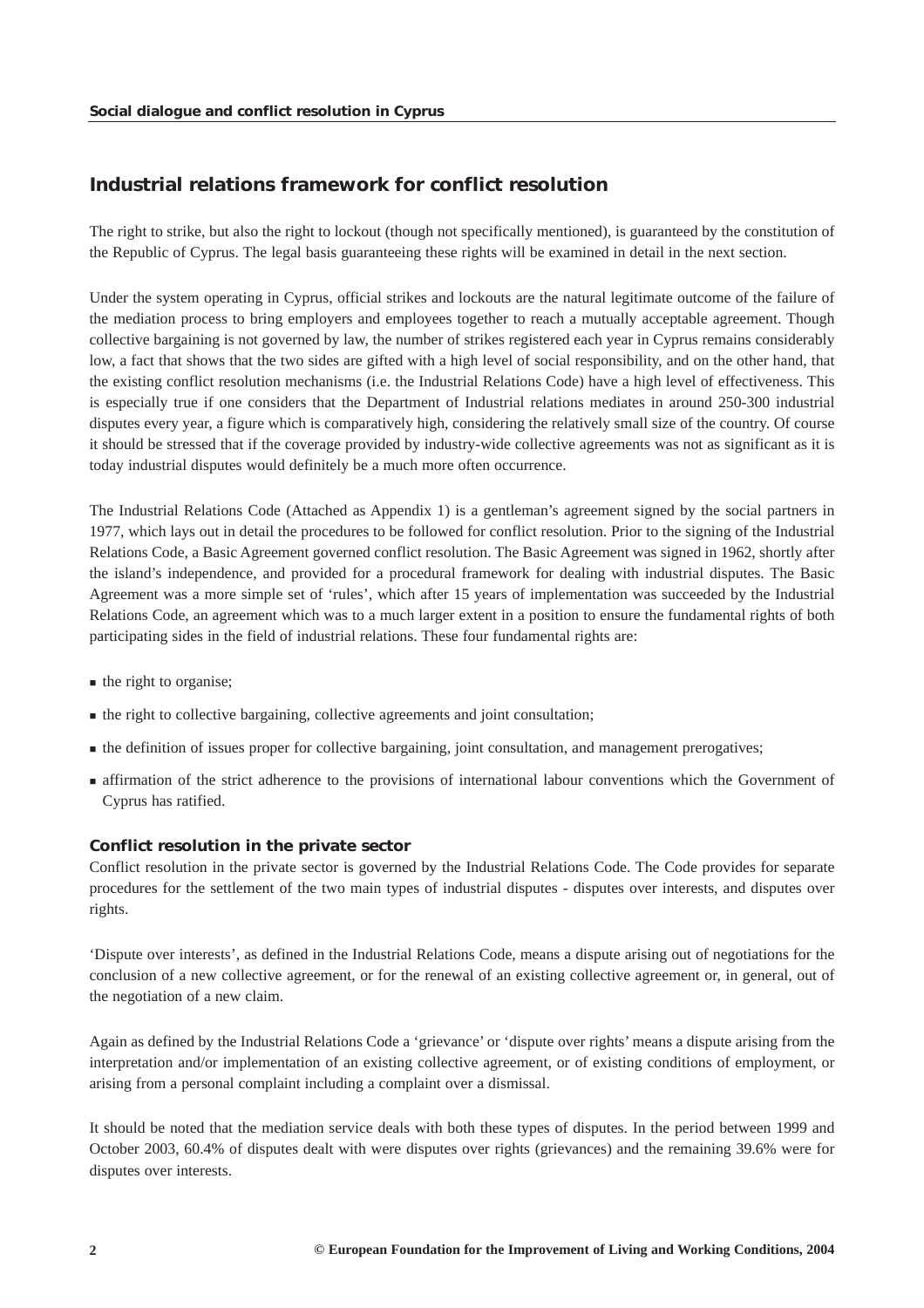Trade unions and employers' organisations review developments in the labour market and the economy on a regular basis. Co-ordination is achieved at summit meetings and trade unions and employers' organisations agree amongst their members on a yearly basis on the strategy to be followed with respect to the renewal of collective agreements. This practice has major implications on the outcome of negotiations for the renewal of collective agreements, both at the national/sectoral level and the enterprise level. It should be stressed that in many cases the strategies followed by individual organisations from the same side may differ. For example, the two main trade union federations may agree on different targets for pay increases, or for any other terms of employment included in collective agreements, or even new claims to be included in agreements. The same variances may exist among the two employers' organisations. This fact sometimes makes the whole process of renewal of collective agreements much more complex, especially when both of the main trade union federations participate in the negotiations for the renewal of a specific collective agreement, which is more often the case than not.

On a more positive note, biannual indexation of wages makes two to three (or in some cases even four) collective agreements a year more likely - a fact that reduces the need for negotiating on a yearly basis, with all the costs this entails. Of course, the issue of wage indexation (Cost of Living Allowance - COLA) is a subject that has led to numerous talks at the higher level, between social partners. Obviously employers criticise the system for undermining flexibility and competitiveness and for not responding to real increases in productivity in specific sectors or individual enterprises. On the other hand the wage indexation system is strongly supported by the trade unions, which have only accepted minor changes to the system in the last three years (for the non-inclusion of excise duty increases). It remains a fact, though, that the provision of the COLA through collective agreements remains a non-negotiable issue, accepted by both sides, with absolutely no reference made during direct negotiations for the renewal of collective agreements. Furthermore, it should be noted that the COLA system has not proved to be the cause of inflationary pressures on wages. This is mainly due to trade union strategies that limit wage increase demands to the height of yearly national productivity. Furthermore, over the last three years many collective agreements have been signed with insignificant wage increases in companies or sectors that are experiencing financial difficulties.

### *National and sectoral collective bargaining*

National level collective bargaining is limited to the constraints of sectoral level bargaining, obviously due to Cyprus' small geographical size. Consequently, a national level collective agreement is also a sectoral agreement, whilst due to the small size of Cyprus sectoral agreements are also national (since they have pancyprian coverage).

Currently in Cyprus there are 13 national/sectoral collective agreements in the private sector. The following table shows the sectors which have national/sectoral collective agreements and the number of employees covered by these agreements. From the table below it can be concluded that 23.9% of the gainfully employed population are covered by national/sectoral agreements (gainfully employed in 2001: 307,800 persons), or 26.7% of the total number of employees in Cyprus (total number of employees in 2001: 275,400). The same figure represents 41.4% of all trade union members (trade union members in 2001: 177,600 employees).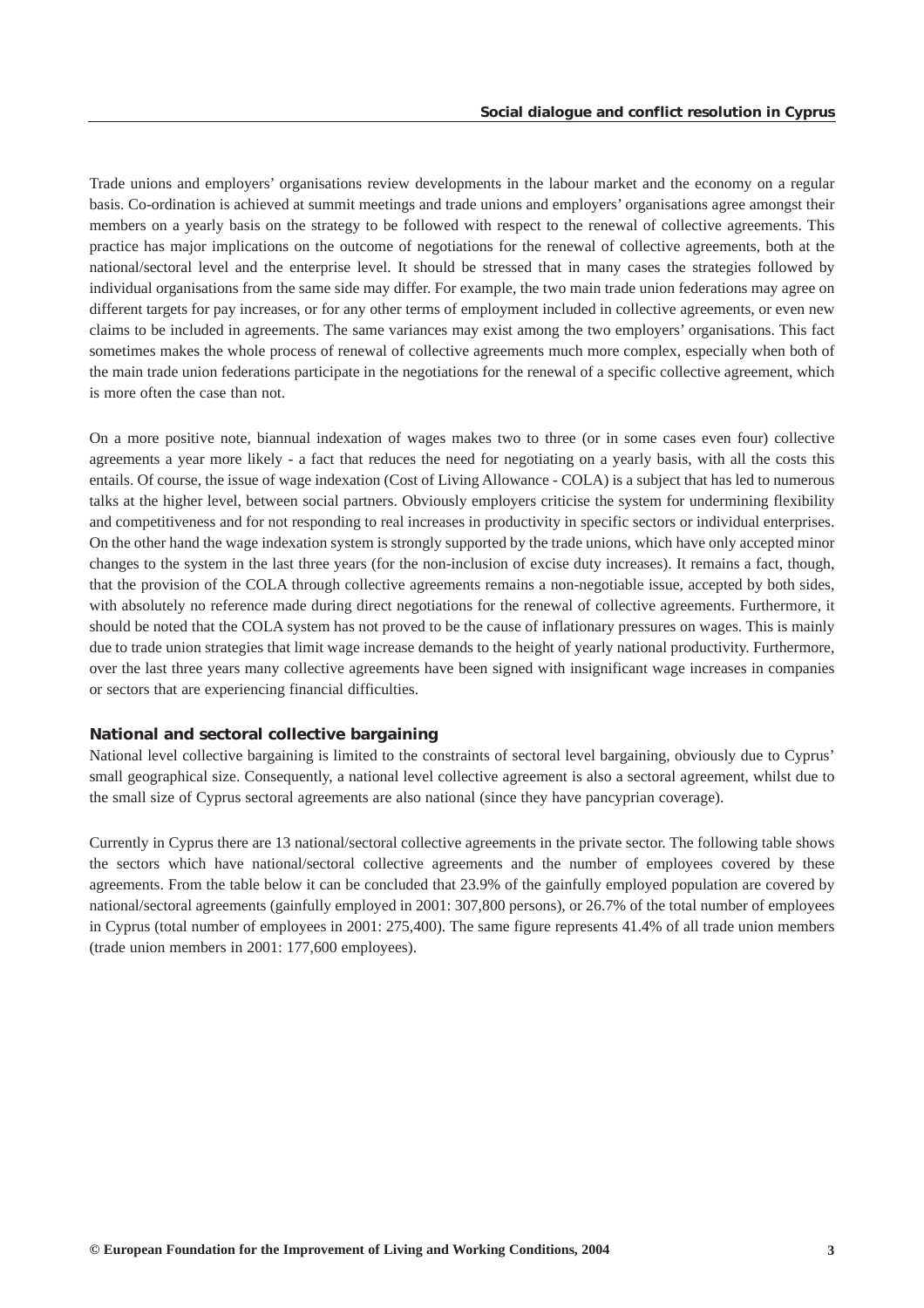| <b>SECTOR</b>                  | No. of employees |  |  |
|--------------------------------|------------------|--|--|
| Leather products               | 200              |  |  |
| Clothing                       | 5000             |  |  |
| Footwear                       | 800              |  |  |
| Wood products                  | 2500             |  |  |
| Metal products                 | 4000             |  |  |
| Construction                   | 23000            |  |  |
| Construction companies         | 500              |  |  |
| Electrical equip. installation | 1500             |  |  |
| Vehicle importers              | 600              |  |  |
| <b>Hotels</b>                  | 15000            |  |  |
| Catering establishments        | 11000            |  |  |
| Petrol companies               | 200              |  |  |
| Banking sector                 | 9200             |  |  |
| <b>TOTAL</b>                   | 73500            |  |  |

Table 1: *National/sectoral collective agreements and number of employees involved* 

The majority of agreements have a two-year duration, whilst in some cases sectoral collective agreements are signed with a three-year duration. It should be noted that the duration of the collective agreement remains a negotiable subject.

Direct negotiations are always held between the two sides, namely the trade union federations and the employers' association, usually assisted by an employers' organisation, either the Employers and Industrialists Federation (OEB), or the Chamber of Commerce and Industry (CCCI).

Due to the extensiveness of these collective agreements direct negotiations are usually long, arduous, and complex. In general, sectoral collective agreements, like for example for the hotel and catering industry, the banking sector and other industry wide agreements cover to a much wider extent terms and conditions of employment and also regulate other particulars pertaining to much more specific details of the functioning of the companies involved. Of course, with the enforcement of the EU acquis in the area of labour legislation a significant number of terms of employment are now also regulated by law, and in many cases provide for more favourable terms than what was provided for in collective agreements (for example annual leave).

The majority of national/sectoral collective agreements were first agreed upon a number of years ago and have already been renewed many times, with further additional agreements also signed, leading to a very complex network of rules regulating employment in these sectors. Also the need for coding and keeping the basic agreements up to date - a process that has yet to be seriously undertaken - leads to misunderstandings, misinterpretations and differences of views as to what applies for a number of articles of these agreements. It should also be concluded from the above that due to the complex nature of the agreements in many cases industrial disputes arise from the interpretation of the agreements (disputes over grievances), leading to an ongoing stream of industrial disputes.

The complexity is further accentuated by the strong position trade unions have in each sector, since for some industries trade union membership approximates, or even equals, the total number of employees employed in the sector (banking sector, construction industry etc).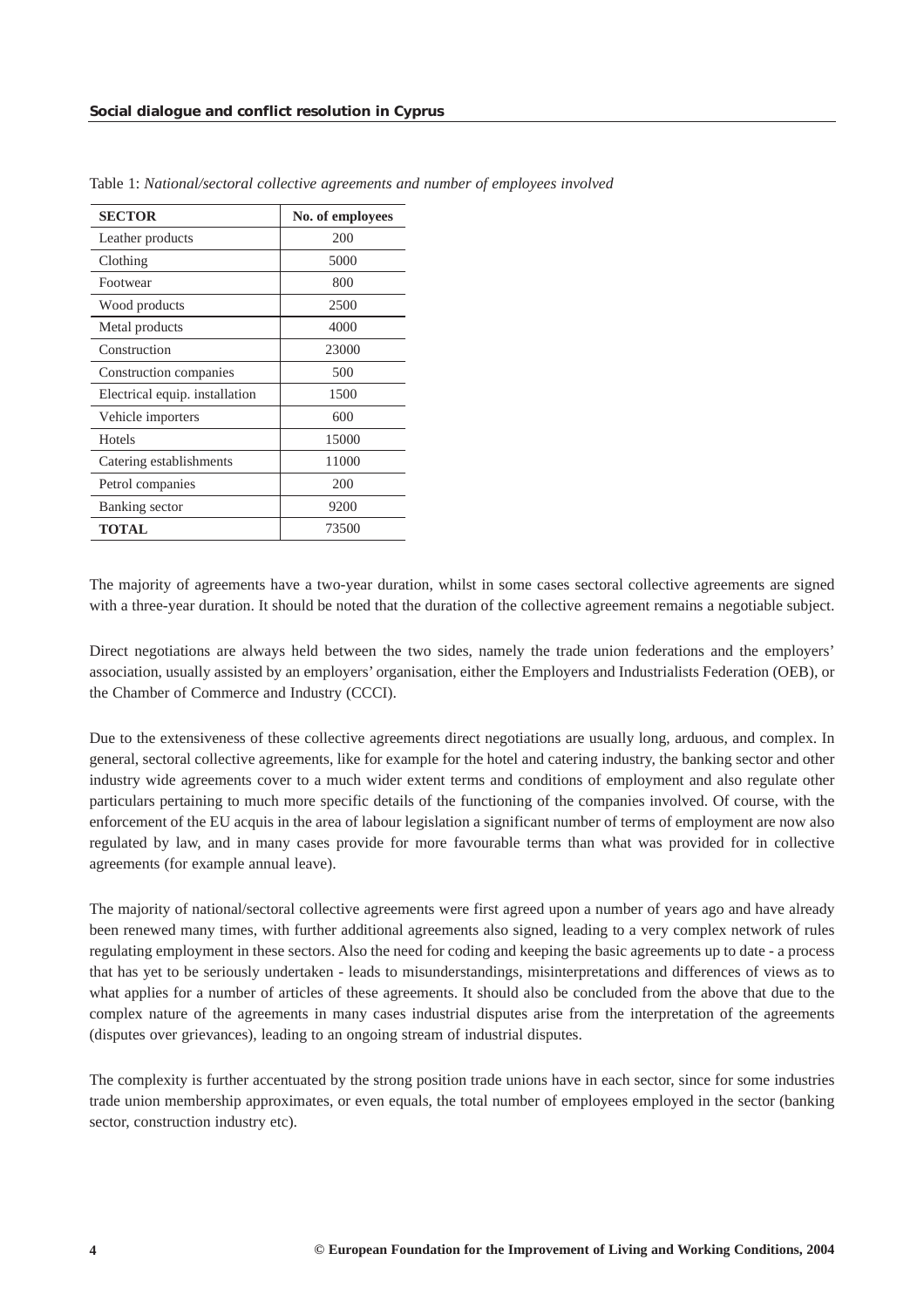Obviously it can be understood that within such a complex negotiating environment, direct negotiations are extremely difficult, and very rarely do they lead to agreement at this stage. Consequently, with both sides acknowledging the existence and importance of the mediation service at the Ministry of Labour, and with strict adherence to the provisions of the Industrial Relations Code, in the majority of cases direct negotiations end in a deadlock, with both sides agreeing that the services of the Ministry are required to mediate in the industrial dispute. In many cases both sides prefer the involvement of the mediation service since if the service makes a proposal for settlement it is sometimes much easier for either side to convince its members of the logic behind accepting the proposal.

What remains noteworthy is the fact that even though these agreements are complex, which makes the process of negotiations and mediation difficult, very few industrial disputes end in a deadlock. As a result strikes and lockouts due to the complete breakdown of negotiations are few (the majority of mediation deadlocks do actually lead to industrial action). If a deadlock is declared by the mediation service then either side can give the other side ten days notice about their intention to take industrial action (strike or lock-out). Usually this ten-day period provides an excellent opportunity for further talks behind the scene, unofficial conciliation, and even political intervention.

It is at this stage that the national or sectoral industrial disputes receive widespread media coverage, forcing both sides to act in a much more conscious and sensible way since they are now under public scrutiny. Of course, it goes without saying that when industrial disputes of this magnitude and importance both for the sector involved and for the economy get to the point where industrial action is imminent or possible, behind the scene conciliatory initiatives are taken by political parties and also by members of the government.

The conciliatory or mediatory role is undertaken by political figures as a final resort in an effort to find a mutually acceptable solution since it is widely agreed that the cost of industrial action in most cases outweighs the actual benefits derived by the demanding side. It should be stressed that such interventions do not always benefit the settlement of the industrial dispute in question, since behind-the-scene interventions may be made with a view to satisfying the demands of one side or of a specific group of employees.

Though no statistical data can be presented as to how many strikes are prevented (or worsened) due to political intervention, the fact is that strikes in industries with national or sectoral agreements are few and far between. On the other hand, industrial disputes in these cases are rife and are a consequence of the complexity, importance, and extensiveness of these collective agreements.

#### *Company-level collective bargaining*

It is estimated that over 450 company-level collective agreements are currently in force. These collective agreements are more predominant in the manufacturing sector. Such agreements are rare in the agricultural sector, mainly due to the fact that most farmers are self-employed. Collective agreements are more common in the wholesale sector and the tertiary sector. Again the provisions of the Industrial Relations Code apply to these agreements, which again predominantly have a two-year duration, although the length remains a negotiable subject. It should be noted that the longer the duration of the agreement the better for the employer's side (especially in the case of industry-wide collective agreements) since mid-term planning can be achieved without the possibility of costs being disrupted by new wage or benefit demands. Of course, during negotiations with a view to agreeing on the renewal of a collective agreement with a three-year duration employers are forced to be more lenient when agreeing on wage increases, but this remains a bearable cost since it is outweighed by the increase in the duration of the agreement and the preservation of industrial peace.

According to paragraph 1(b)(i) of Part II of the Industrial Relations Code, the party seeking the modification of an existing collective agreement should give the other party at least two months' notice of its intention to seek modification of the agreement prior to the expiration of the agreement. The notification has to be accompanied by a list of claims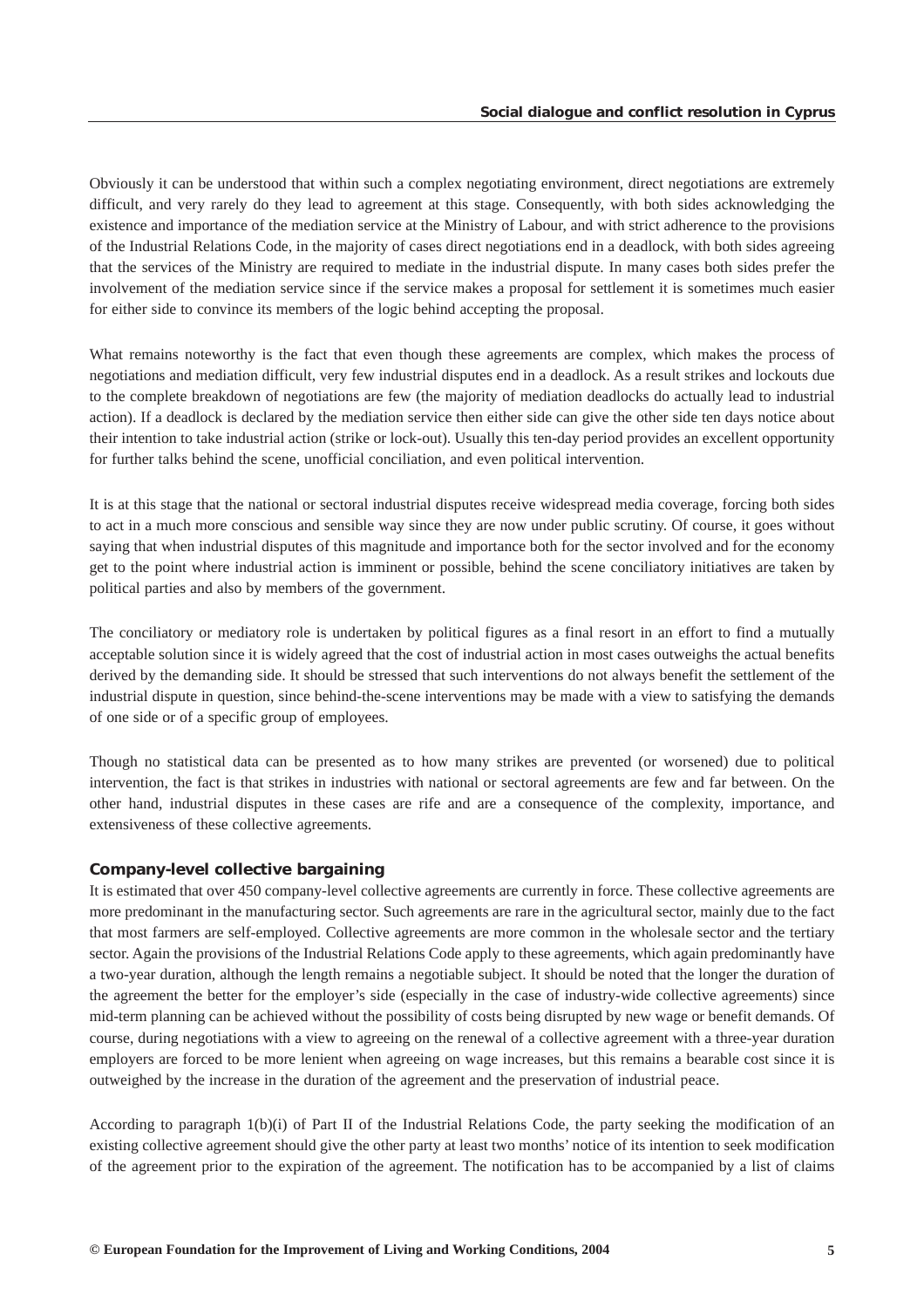and/or modifications, except where, in the case of small-size businesses, it is otherwise stipulated in the collective agreement.

Again, according to the Industrial Relations Code, direct negotiations follow with a view to reaching an agreement. As is the case with national sectoral agreements, if the direct negotiations reach a deadlock then either side may apply for the industrial dispute to be submitted to the mediation service.

It should be noted though that to a larger extent company-level collective agreements are resolved at the direct negotiating stage since employers prefer to resolve issues as quickly as possible instead of engaging in lengthy procedures. Furthermore, trade union representatives in private companies usually have more close and harmonious relations with the employer, making the settlement of issues much simpler. Of course, this is not always the case, since in many cases financial problems in the company, the relative complexity and cost of the trade union's demands, or even bad interpersonal relations with trade union representatives necessitate the involvement of the mediation service as the employer is not willing to accept certain demands at the initial direct negotiations stage.

### *Semi-government organisations*

The term 'semi-government' essentially means state-owned organisations/companies like the Cyprus Telecommunication Authority, the Electricity Board, the Cyprus Broadcasting Corporation, Cyprus Airways and other similar organisations. In total there are over 20 semi-government organisations in Cyprus. In essence, collective bargaining in these companies is similar to that done in the private sector, with the procedures for reaching an agreement adhered to in the same way.

Workers in these companies are organised in the main trade union federations (SEK and PEO) or in independent enterprise trade unions, and direct negotiations are the main method by which terms and conditions of employment are agreed upon through collective agreements. In a number of cases the mediation service is requested to mediate in direct negotiation deadlocks, but its role is frequently hampered because management fails to follow the guidelines issued by the Ministry of Finance for wage increases or for agreeing to other employee demands. Consequently, if these guidelines are not followed by the organisation's management, the final say for the approval of a given agreement lies with the Ministry of Finance. This makes deadlocks in these companies much more complex. Furthermore, it should be kept in mind that wage increases in the semi-government organisations spill over to the public sector in the form of demands that are of equal cost to the government as an employer.

This creates a paradox in that demands for improvements in wages and other terms and conditions of employment in the semi-government sectors may be justified by higher levels of productivity and by surplus revenues that take the form of profits, whilst similar productivity increases, or at least equalization of expenditures and revenues is not present in the public sector.

In conclusion, even though the trade unions representing employees in these state- owned companies hold direct negotiations with the management of these companies, if the Ministry of Finance guidelines are not followed, the final approval lies with the Minister of Finance, which essentially does not participate in the collective bargaining process at any stage. This has proved to be a major restraint in the whole conflict resolution process. Furthermore, direct negotiations may not be carried out effectively, in the sense that management may accept certain trade union claims, knowing that these claims will be rejected by the Ministry of Finance just to relieve pressure from the trade union side during the direct negotiation or mediation stage. Finally, it should be noted that the above practices also lead to a large number of industrial disputes over rights, which the mediation service is requested to settle.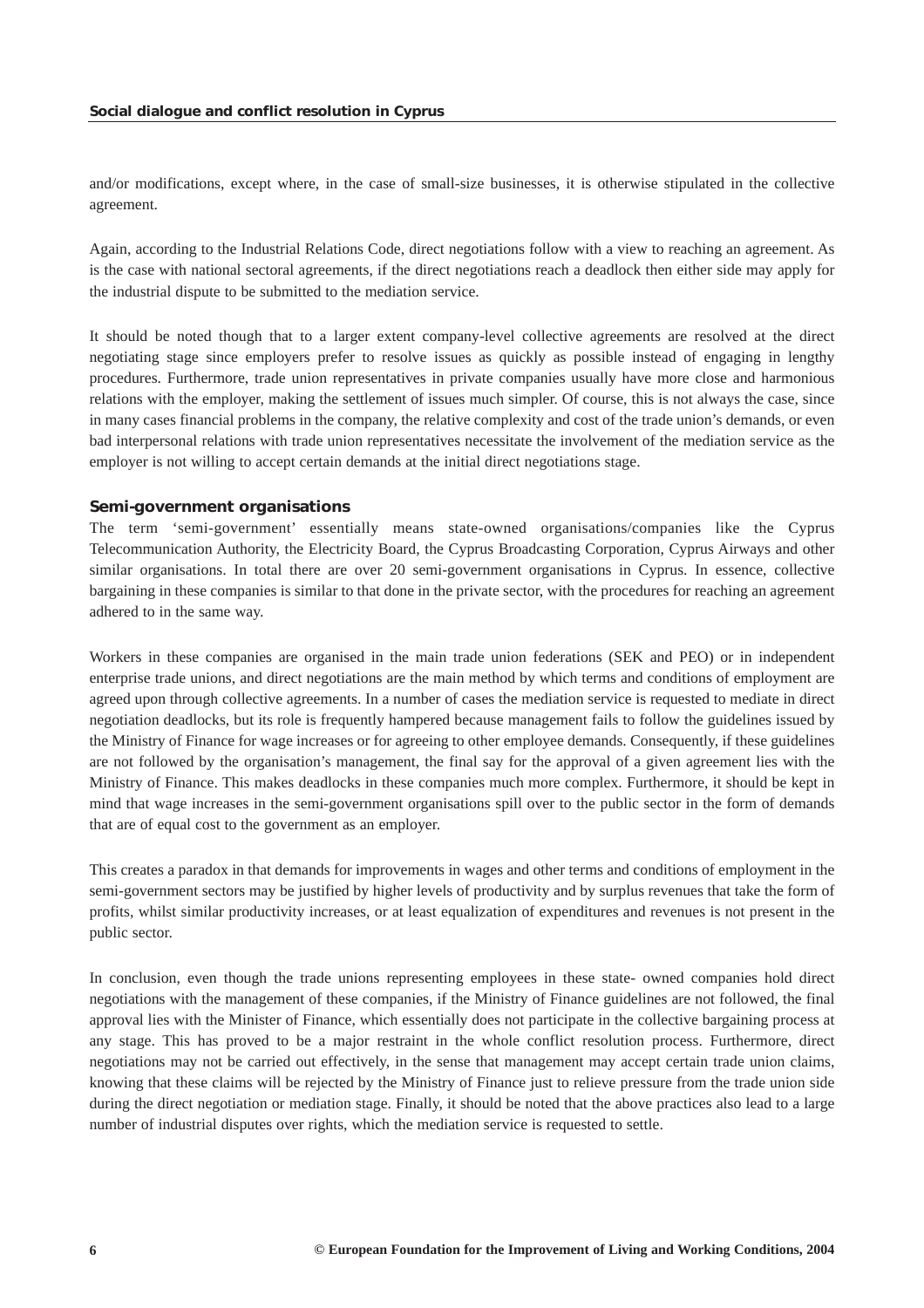# *Local authorities*

Local authorities have agreed to apply the same terms and conditions of employment that are applicable for civil servants (Kapartis, 2003). Even though this is the case, municipal authorities in many cases have to fulfill different roles which derive from the various services they offer. This in effect leads to the need for direct negotiations to examine specific demands and claims made by employees. The mediation service intervenes quite often in these cases as well as in other industrial disputes over grievances.

### *Government sector*

In the government sector, the rules of the Industrial Relations Code do not apply since neither the government as an employer nor PASYDY (Pancyprian Public Servants Trade Union) signed the Industrial Relations Code in 1977. A different set of rules applies for the public sector, with collective bargaining held between PASYDY and the government through the joint staff committee. The joint staff committee is the recognised official consultative body in the public service and consists of members from the government and the trade union side.

Basically, there are four different bodies that represent various government employees (public employees, primary and secondary education teachers, police and blue collar government workers). These are:

- the joint staff committee;
- $\blacksquare$  the joint committee for staff in the educational service;
- $\blacksquare$  the joint committee for staff in the police;
- **the joint workers committee.**

The existence of four different bodies of collective bargaining in the wider public sector has been widely criticised. For example, Sparsis notes that 'the existence of these four bodies has led to the fragmentation and confusion over the responsibility for negotiations, whilst the government does not have the opportunity to collectively deal with the problems of public servants in general'. (Sparsis, 1995)

Further problems are created from the fact that the terms of reference of the above mentioned committees do not make any distinctions between issues proper for collective bargaining, for joint consultation and management prerogatives, resulting in confusion on what are the rights and responsibilities of both sides in the event of a breakdown of direct negotiations.

The joint staff committee and the permanent staff sub-committee function according to rules laid down and approved by the Council of Ministers. In general, the role of the two committees is to achieve, to the largest extent possible, cooperation between the government as an employer and public servants. The committees do not deal with individual grievances but with the general principles pertaining to terms and conditions of employment in the public sector, including issues relating to appointments, promotions and any other issues that affect terms of service of any position, or group of positions, or the public service in general.

The decisions and findings of the committee are set out, following a consensus of the two sides, in the form of recommendations to the Council of Ministers and are promoted for implementation in accordance with existing procedures. The recommendations are normally binding for both sides. However, this is in no way to be interpreted as violating the inalienable authority of the Council of Ministers to reach final decisions contrary to the unanimous recommendation of the committee when the Council of Ministers deems this necessary, or expedient. The fact that the Council of Ministers has the right to reach a final decision which is contrary to the agreement made by the members of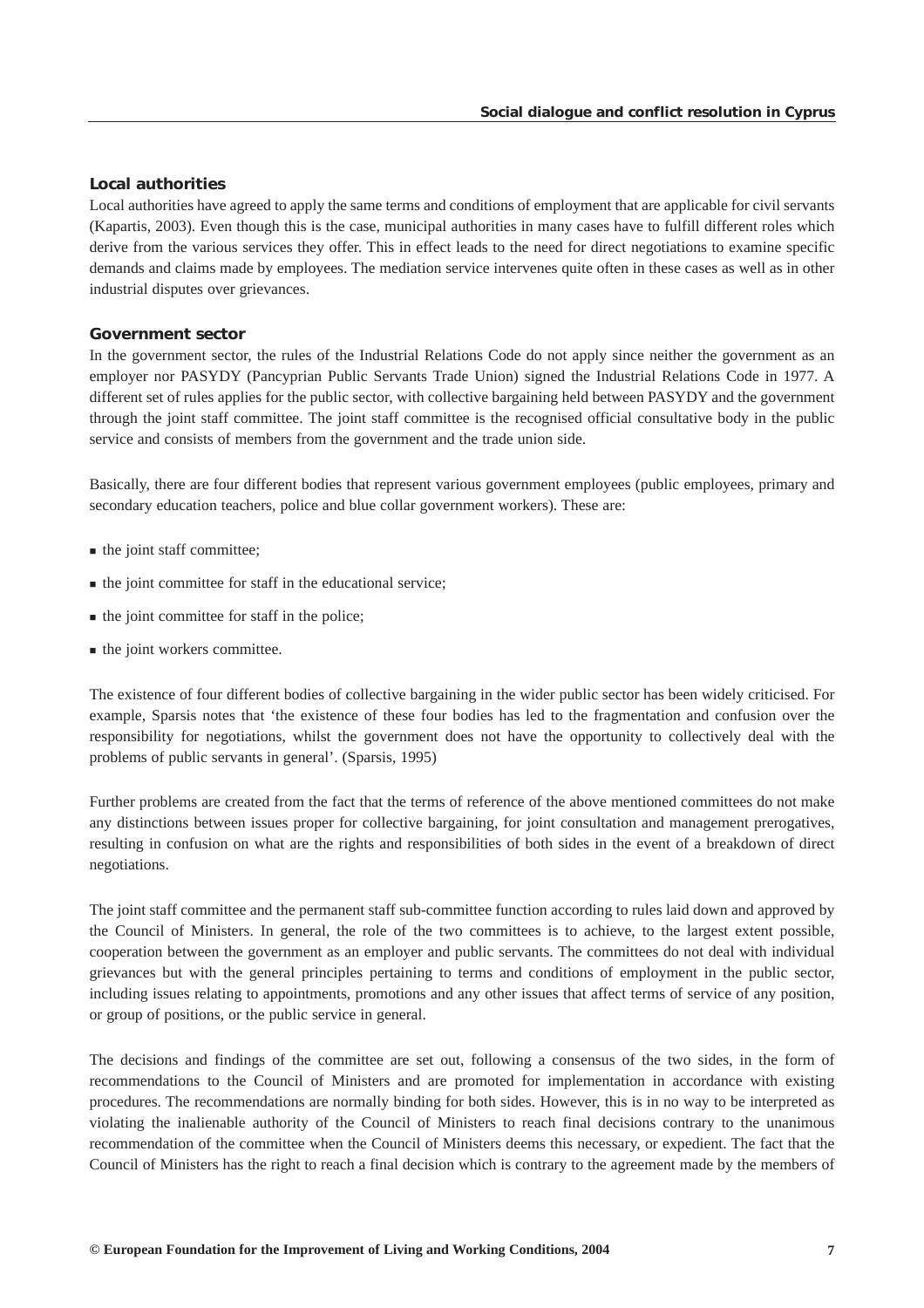<span id="page-8-0"></span>the joint staff committee, though rarely used, defies both the nature of free collective bargaining and the right of employees and employers to freely reach an agreement amongst themselves.

Furthermore, if a consensus is not reached at the joint staff committee on any one item the conflicting views are recorded and referred to a ministerial committee for further consideration and submission to the Council of Ministers. Unanimous decisions of the joint staff committee are submitted to the Council of Ministers by the Minister of Finance, provided that before such submission to the Council the views of the joint staff committee and ministerial committee may also be requested.

The decision of the Council of Ministers on any matter dealt with at the joint staff committee is notified to the public service by the public administration and personnel service of the Ministry of Finance in a circular, which is official and binding for the government. Essentially, public servants may resort to industrial action at any stage since clear-cut rules for when they can resort to industrial action do not exist.

#### *Summary*

Conflict resolution in Cyprus is dealt with in different ways, depending on the sector involved. In general the Industrial Relations Code governs conflict resolution for the private and semi-government sectors, with the public service following its own set of rules.

The success and effective operation of the conflict resolution system lies with the goodwill of the social partners to respect and abide by the provisions of the voluntary agreement (except in the public sector). The fact that the system actually functions in an acceptable manner is evidence to the voluntary, tripartite nature that is deeply embedded in Cypriot society and especially in the relations upheld amongst social partners. Evidently, due to the voluntary nature of industrial relations in Cyprus, it remains unproven whether legislative regulation of conflict resolution would actually be more successful. Despite this, it should be stressed that there is still room for improvement, which should be closely examined in the near future.

# *Legal framework and industrial disputes procedure*

#### *Legal basis for the right to strike and lockout*

We shall first look at the legal framework for collective bargaining since strikes and lockouts are the natural outcome of the failure to reach agreement at the various stages of collective bargaining.

#### *Collective bargaining*

Article 26 of the Constitution refers to the possibility for legislation to 'provide for collective labour contracts', though no specific reference is made to collective bargaining as such. Whilst it should be noted that there is no specific legislation regulating collective bargaining, Cyprus has ratified ILO Conventions No.98 (Right to Organise and Collective Bargaining Convention), and No. 154 (Collective Bargaining Convention), which means that the necessary legislative framework for the promotion of collective bargaining already exists. Further indirect reference to the legality of collective bargaining is also made in the Trade Unions Law, which provides a definition for the term 'industrial dispute'.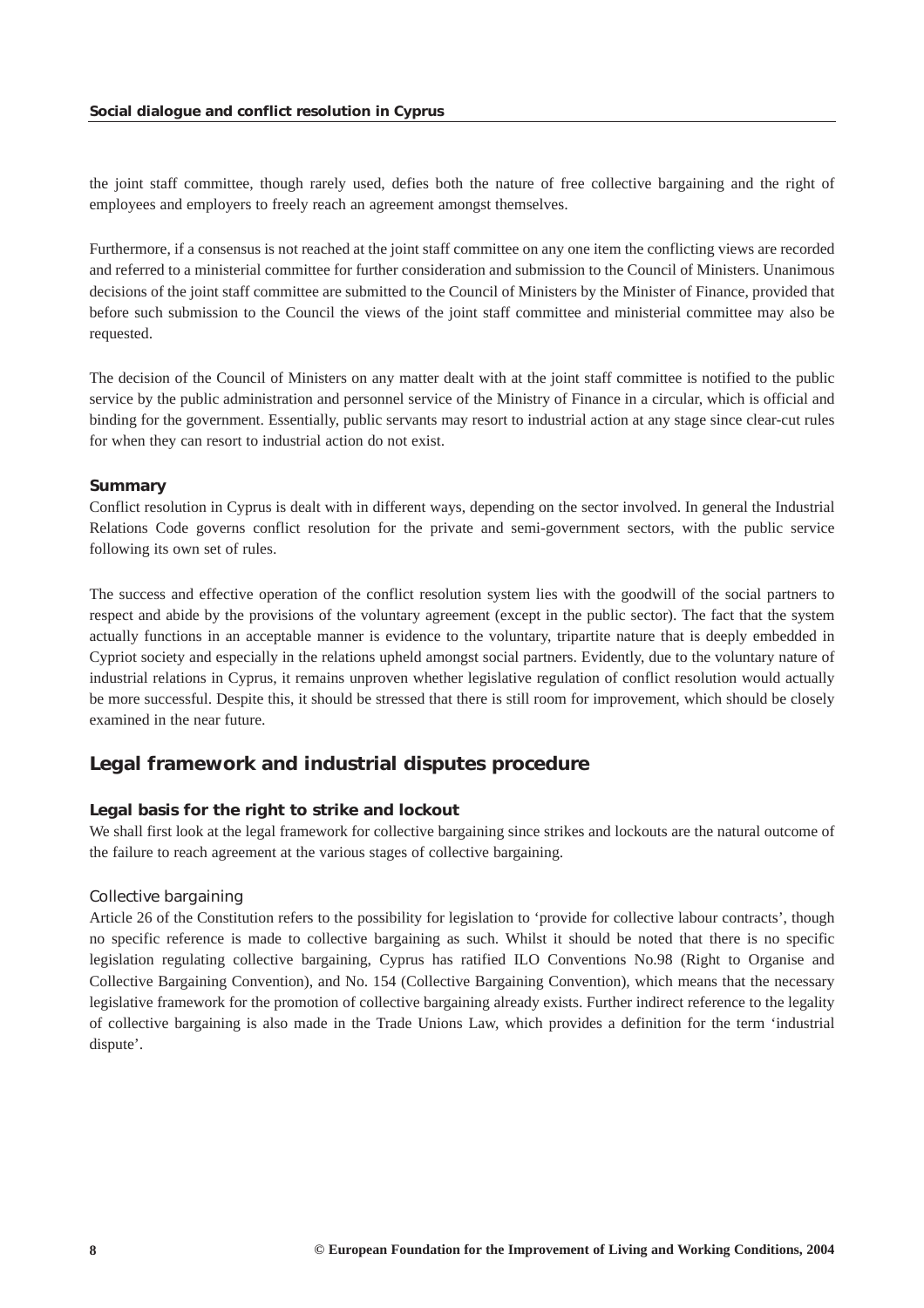### *The right to strike*

Article 27 of the Constitution recognises the right to strike. More specifically article 27 reads as follows:

'1. *The right to strike is recognised and its exercise may be regulated by law for the purposes only of safeguarding the security of the Republic or the constitutional order or the public order or the public safety or the maintenance of supplies and services essential to the life of the inhabitants or the protection of the rights and liberties guaranteed by this Constitution to any person.*

2. *The members of the armed forces, of the police and of the gendarmerie shall not have the right to strike. A law may extend such prohibition to the members of the public service*.'

In relation to para. 1, strikes in essential services are an issue that has been under discussion for a number of years. Government policy on the issue remained stagnant with the previous government favouring the legislative regulation of the right to strike in essential services. The new government has re-examined the issue and favours the regulation of conflict resolution in essential services through the signing of a voluntary agreement by the social partners, a policy that is in line with the industrial relations system in Cyprus. A similar agreement was signed between OEB, SEK and PEO in 1999, but was not, at that time, accepted by the rest of the social partners and has thus remained inoperative.

In relation to para. 2, the defense regulations 79A and 79B are relevant. Regulation 79A governs the prohibition of the right to strike in essential services, whilst regulation 79B may force various categories of employees to show up at work.

These regulations have not been enforced for years and are expected to be withdrawn by the government at some point in the future.

Cyprus has also signed the European Social Charter and has adopted Article 6, which refers to the right to bargain collectively. More specifically, article 6.4 affirms 'the right of workers and employers to collective action in cases of conflicts of interest, including the right to strike, subject to obligations that might arise out of collective agreements previously entered into.'

It should also be noted that according to the trade union laws, the articles of association of every trade union have to include a provision that for a decision to strike to be legitimate, a general assembly of the employees involved needs to be held with secret balloting as to whether the employees are in favor of striking or not. Non-adherence to this legal provision, which is included in the union's articles of association, will lead to an 'illegal strike'.

#### *The right to lockout*

There is no specific reference in the constitution, or any other law, concerning an employer's right to lockout. This, of course, does not mean that lockouts are illegal or that they are not allowed. In a study of the matter by the attorney general it was concluded that '.... in accordance with existing legislation in Cyprus, lockout, though not recognised by the Constitution, is a right the employer has, provided it is exercised for safeguarding or promoting the lawful interests of the employer during a trade dispute and without committing any penal or illegal act or activity' (Kapartis 2003).

Furthermore, the Industrial Relations Code, although a voluntary agreement, mentions explicitly under part II, section B, paragraph 1(d), (Violations of Collective Agreements) that '..........the aggrieved party may resort to any lawful action, including a strike or lockout, in defence of its interests'.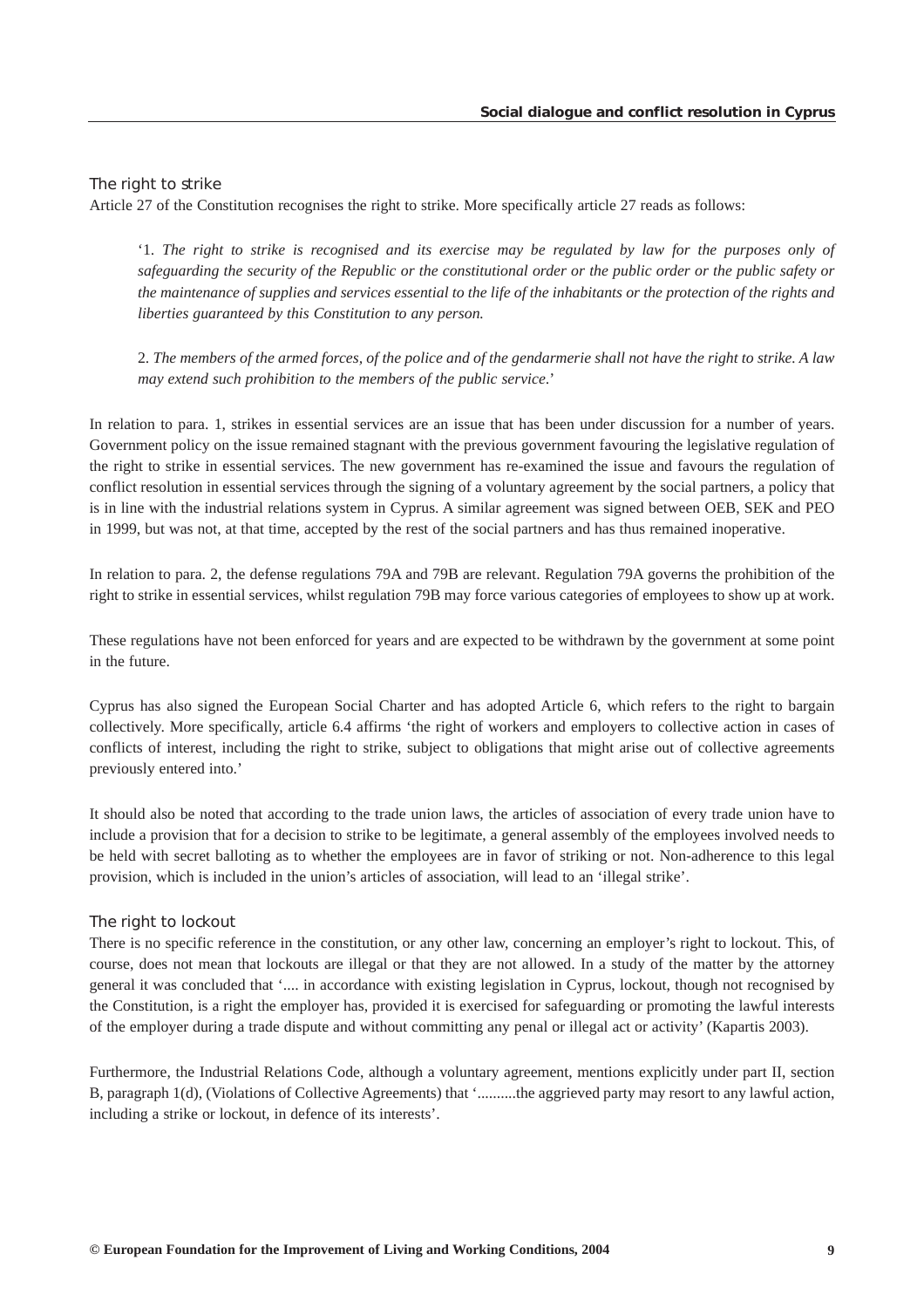# *Procedural provisions of the Industrial Relations Code*

#### *Disputes over grievances*

The Industrial Relations Code provides for the procedure for resolving disputes on the interpretation of the content of an agreement. It should be stressed that since collective agreements are not legally binding, such cases are not submitted to industrial tribunals, or to the labour disputes court, as may be the case in other countries.

According to the Industrial Relations Code, a dispute arising from the interpretation of a collective agreement is defined as a 'grievance'. The grievance has to be presented to the employer by the union in writing, and if specific procedures for grievance settlement exist in the enterprise, these procedures should be followed. During direct talks for the settlement of the grievance, representatives of the trade union and the employers' association, or the employers' organisation, may participate in the discussions over the grievance. The Code also places time constraints for the examination of the grievance, which should be completed within a month at the most.

If the grievance is not settled at the direct talks stage, then it should be either submitted to the Ministry of Labour for mediation or referred to binding arbitration.

If the grievance is submitted to mediation, the Ministry undertakes to deal with it no later than 15 days from submission. If no settlement is achieved the dispute must be submitted to binding arbitration. If the dispute is submitted to arbitration, the Ministry sees that a mutually accepted arbitrator is appointed within a week of receiving a request to this effect by either side, and assists him/her to carry out his/her task speedily by providing such facilities as may be requested. The two sides share arbitration costs equally, unless the arbitrator, in consultation with the Ministry, issues special directions on this matter.

It should be noted that in the case of direct negotiations, mediation or binding arbitration for grievance settlements, the Code does not allow either side to resort to industrial action. If such action is taken the strike, or lockout, is considered to be irregular (but not unlawful, since the procedures are part of a voluntary agreement).

#### *Disputes over interests*

According to the Industrial Relations Code a 'dispute over interests' means a dispute arising from negotiations for the conclusion of a new collective agreement or for the renewal of an existing collective agreement or, in general, from the negotiation of a new claim.

The Code lays out specific time limits for the submission of claims for the conclusion of a new collective agreement, and for the renewal of an existing collective agreement (see Appendix 1). In both cases direct negotiations should take place, and only when all possibilities of direct negotiations have been exhausted may the industrial dispute be submitted to the mediation service for mediation. The industrial dispute may be submitted for mediation by either side, and the other side is obliged to accept the mediation.

It should be further noted that the Ministry of Labour may offer to mediate in a dispute, even where such mediation has not been requested, if it considers it expedient to do so. In such a case acceptance of the offer for mediation by one side implies a similar obligation of the other side.

If the Ministry cannot effect a mutually accepted solution to a dispute, it shall, at the request of either side, or if it so decides (without the consent of either side), declare the dispute as having reached a deadlock. In that case either side will be free to take any lawful measures in furtherance or support of their claims or interests. However, before such measures are taken, ten days notice should be given to the other side and communicated to the ministry. According to the Code,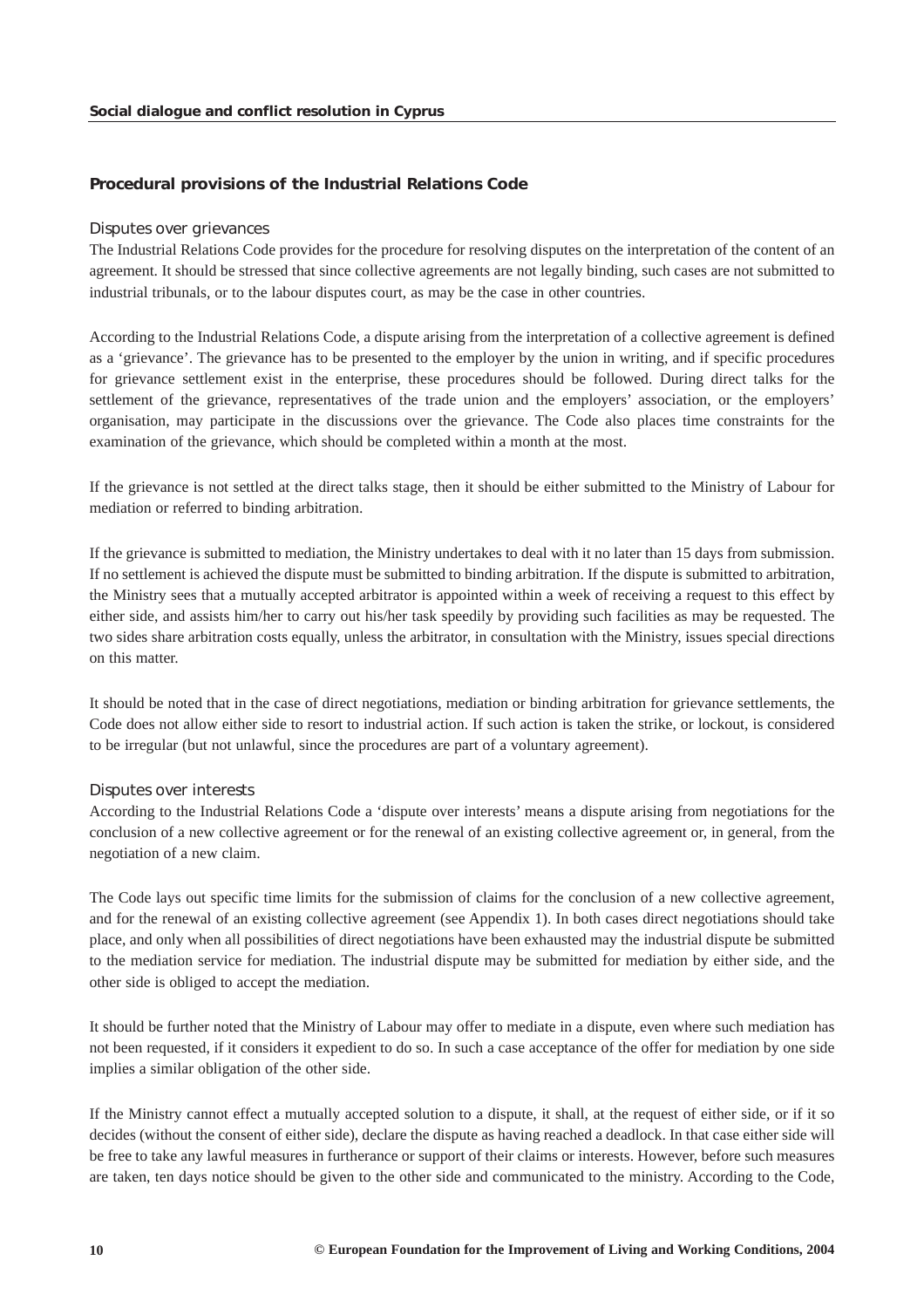<span id="page-11-0"></span>the ministry should not declare a dispute about interests as having reached deadlock before the lapse of at least six weeks from the date of submitting the dispute to the ministry, unless, in the opinion of the ministry, no useful purpose is served by further mediation.

# *Statistics relating to strikes and lockouts*

This section examines the available statistical data referring to industrial disputes and strikes and lockouts.

#### *Mediation in labour disputes*

The following table and graph depict the number of industrial disputes submitted to the Ministry of Labour and Social Insurance for mediation.

|                    | <b>Disputes</b> | Workers involved |
|--------------------|-----------------|------------------|
| 1983               | 237             | 64796            |
| 1984               | 266             | 46054            |
| 1985               | 261             | 29255            |
| 1986               | 356             | 85755            |
| 1987               | 343             | 54695            |
| 1988               | 293             | 72859            |
| 1989               | 339             | 45422            |
| 1990               | 316             | 77095            |
| 1991               | 319             | 54788            |
| 1992               | 260             | 99792            |
| 1993               | 245             | 88269            |
| 1994               | 234             | 69473            |
| 1995               | 270             | 94460            |
| 1996               | 225             | 23289            |
| 1997               | 237             | 23269            |
| 1998               | 192             | 63944            |
| 1999               | 185             | 33891            |
| 2000               | 166             | 35992            |
| 2001               | 236             | 61257            |
| 2002               | 173             | 44336            |
| 2003 (Jan. - Nov.) | 228             | 61668            |

Table 2: *Disputes referred to mediation*

Source: *Department of Industrial Relations*

As can be seen from the above table, industrial disputes submitted to the Ministry for mediation on a yearly basis, have shown a notable decrease over the last 20 years. The average yearly number of industrial disputes for mediation for this period is 258 (1983 to 2002). Whilst over the last ten years (1993 to 2002) the average fell to 216. The average for the last five years (1998-2002) is further reduced to 190 industrial disputes.

In conclusion, one can ascertain that since the number of collective agreements in force has increased during this twenty year period and the number of industrial disputes submitted for mediation has actually decreased, it is evident that direct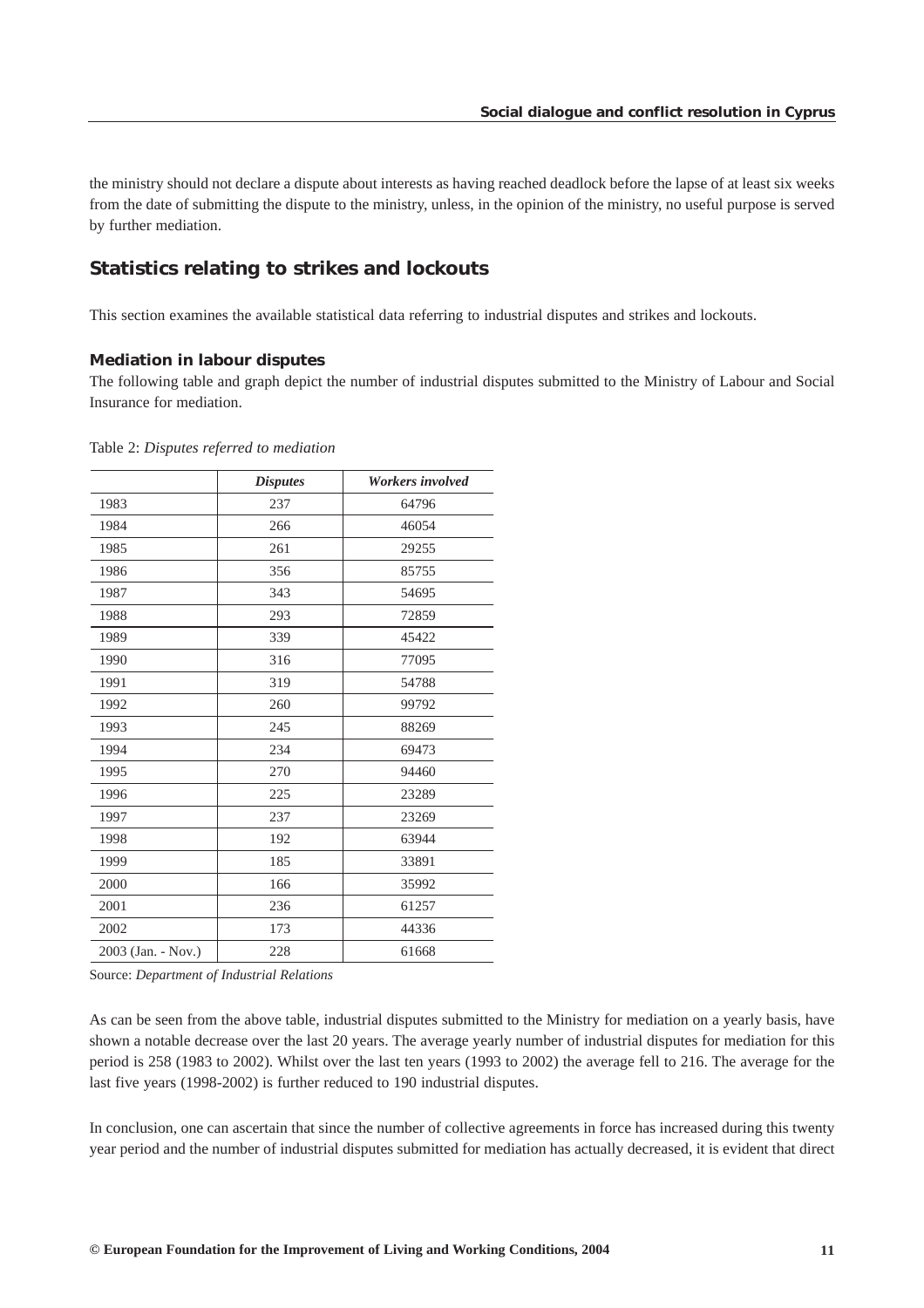negotiations are playing an increasingly important role and have been effective in resolving industrial disputes. Furthermore, the fact that mediation cases are on the decrease means that the two sides are showing higher levels of responsibility, with real efforts being made to resolve differences at the direct stage of negotiations in an effort on both sides to preserve industrial peace and to maintain the efficient operation of the involved company or sector.

It should also be made clear that even though the mediation service receives a marginally smaller number of industrial disputes on a yearly basis, these disputes have become more complex and are consequently a lot more time-consuming and require at the same time considerably more effort on behalf of the mediator. This explains why mediation cases dealt with on a yearly basis are markedly more than the actual number of cases submitted in that given year (see Table 4). Furthermore, it is evident that the time constraints laid down in the Code for dealing with industrial disputes at the mediation stage are rarely followed and adhered to. This is mainly due to the lack of a sufficient number of mediators, but also due to the Ministry's leniency in its effort to provide the two sides with ample time to resolve the industrial dispute.

It should be noted that the industrial dispute figures are misleading, in the sense that in many cases mediators from the Ministry may undertake a conciliatory role in disputes over grievances, without an official application for mediation having been submitted or without direct talks actually taking place. Furthermore, disputes also regularly arise from the non-abidance of employers to legislative responsibilities - a fact that leads to the adoption of an unofficial conciliatory/mediatory role by the Ministry.

Obviously the above cases remain an integral part of conflict resolution, but they do not come under the procedures followed by the Industrial Relations Code for the submission of industrial disputes. Consequently, records for these kinds of disputes are not kept since most cases are resolved by phone or in personal meetings.

# *Industrial disputes in various sectors*

| Sector/Type                              | For the year 2002** | Percentage |
|------------------------------------------|---------------------|------------|
| Enterprise collective agreements         | 124                 | 41.84%     |
| Semi-government collective agreements    | 58                  | 19.73%     |
| Cyprus Airways                           | 56                  | 19.05%     |
| National/sectoral collective agreements* | 30                  | 10.20%     |
| Banking sector                           | 27                  | 9.18%      |
| TOTAL                                    | 295                 | 100%       |

Table 3: *Labour disputes by sector/type of collective agreement*

Source: *Department of Industrial Relations*

See also Table 1. Figures exclude the banking sector. Due to the large number of industrial disputes submitted for mediation for the banking sector, this figure has been presented separately

\*\* The figure includes industrial disputes submitted in 2001, but eventually resolved in 2002.

It is obvious from the above table that over 58% of the industrial disputes dealt with in 2002 involved sectors or companies with very high trade union representation. For example, semi-government organisations, companies falling within sectoral agreements, and the banking sector have unionisation rates that range between 90% and 100%.

On the other hand, the case of Cyprus Airways is indicative of the complex industrial relations that prevail in the company, since employees are organised in at least 5 different trade unions, with sometimes conflicting interests. Whilst Cyprus Airways employs around 2,000 workers, industrial disputes for 2002 amounted to a disproportionately high 19%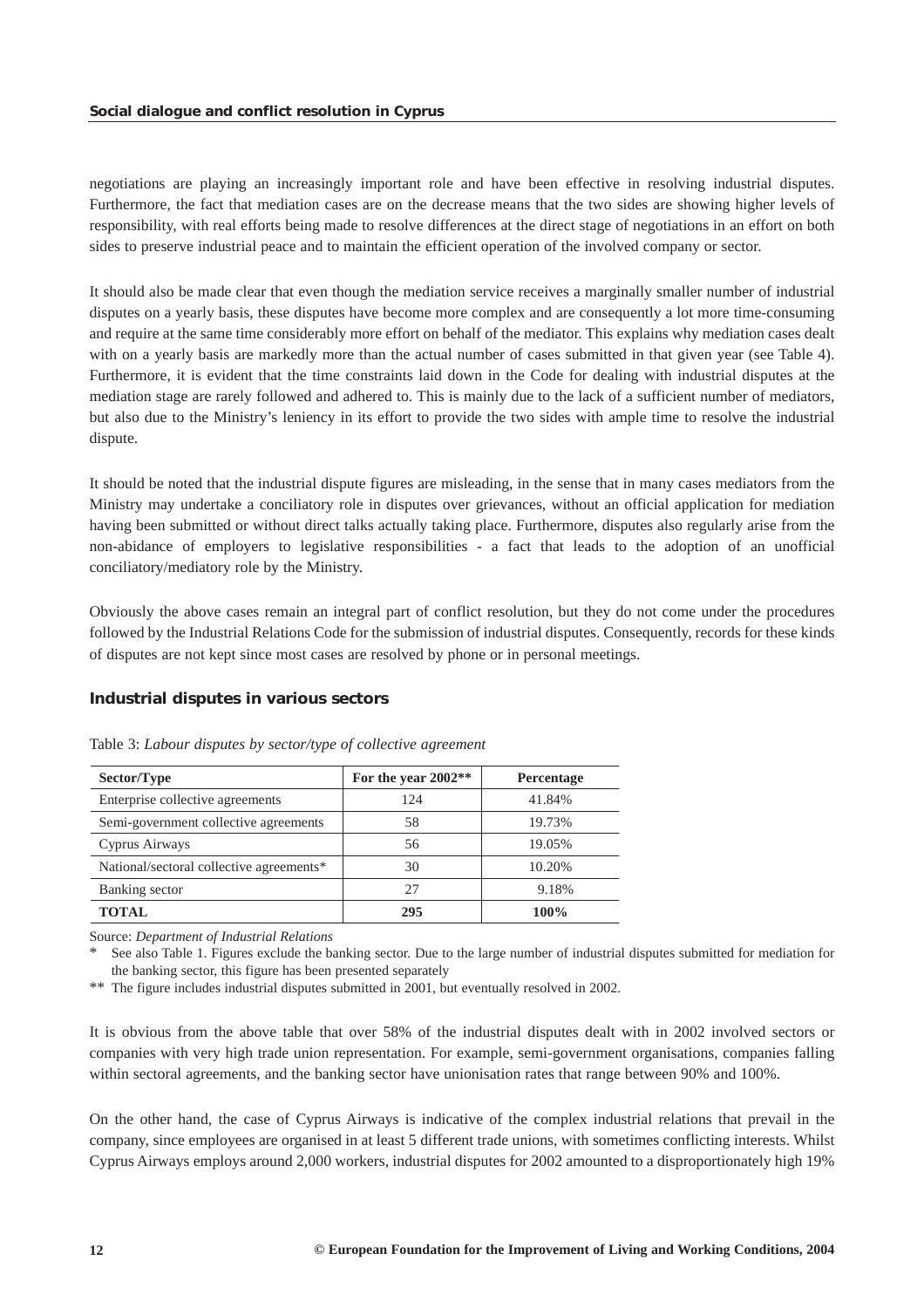of the total referred industrial disputes. Consequently 2,000 employees (only 4.5% of the total employees involved in registered industrial disputes) were responsible for 19% of all industrial disputes in Cyprus during 2002, with the total employees affected by industrial disputes amounting to over 44,000.

The situation in the banking sector is similar, but in this case there is only one trade union (ETYK) representing the total workforce in the banking and the majority of the insurance sectors. The case of the banking sector is intriguing, since over the years ETYK has successfully managed to acquire a role, rights and status that in many cases reach into fields that are normally considered to be management prerogatives (as laid out in the Industrial Relations Code).

Also, in the semi-government organisations, trade union density is effectively 100%, and employment in these companies is eagerly sought after by job hunters.

In all of the above cases, employees in their respective sectors are considered to have terms and conditions of employment that are considerably higher than those enjoyed by other employees in the wider private sector.

In conclusion, it seems that the efficient organisation of trade unions in these sectors and companies provides employees with the necessary mechanisms to promote their demands, which in some cases unfortunately exceed the financial fundamentals and realities of the enterprises in question.

It should be made clear that the figures presented in table 3 are not necessarily indicative of sectoral industrial dispute distribution for other years. In general, industrial disputes in specific sectors or companies tend to arise in similar chronological periods, which means that industrial unrest can be 'contagious', spreading within the company or sector. Once the problems are resolved or at least discussed even without any solution being reached, industrial peace returns for a short to medium term period before a new cycle starts again.

# *Mediation by type of dispute and outcome*

| Mediation of labour disputes <sup>1</sup>                   | 1999     | 2000           | 2001     | 2002           | $2003^3$ |
|-------------------------------------------------------------|----------|----------------|----------|----------------|----------|
| Disputes over interests *                                   | 85       | 74             | 131      | 135            | 123      |
| Disputes over rights **                                     | 152      | 136            | 204      | 160            | 197      |
| <b>TOTAL FOR YEAR</b>                                       | 237      | 210            | 335      | 295            | 320      |
| * of which – renewal of collective agreements               | 71       | 61             | 98       | 113            | 102      |
| * of which - signing of new collective agreements           | $\Omega$ | $\Omega$       | $\Omega$ | $\Omega$       | $\Omega$ |
| ** of which – interpretation of collect. agreement          | 6        | $\overline{2}$ |          | $\Omega$       | $\Omega$ |
| ** of which – personal complaint                            |          | $\Omega$       | $\Omega$ | $\Omega$       | $\Omega$ |
| resolved                                                    | 134      | 69             | 132      | 137            | 169      |
| resulted in deadlock ***                                    | 12       | 4              | 7        | 5              | 10       |
| *** of which resulted in strikes (or lock-out) <sup>2</sup> | 3        | 3              | 5(1)     | $\overline{5}$ | 4        |
| referred back to direct negotiations                        | 34       | 32             | 74       | 69             | 46       |
| referred to arbitration                                     | 6        | $\mathfrak{D}$ | 4        | $\mathfrak{D}$ |          |
| withdrawn                                                   | 5        | 3              | 3        | 7              | 4        |
| other result                                                | 2        | 1              | 3        | $\Omega$       | $\Omega$ |
| unresolved (carried forward to next year)                   | 44       | 99             | 112      | 75             | 90       |
| <b>TOTAL FOR YEAR</b>                                       | 237      | 210            | 335      | 295            | 320      |

Table 4: *Types of disputes/outcome*

1 The number of industrial disputes refers to the total number of disputes dealt by the mediation service, not the number of disputes submitted for mediation during the given year. The new industrial disputes submitted to mediation each year can be seen further up in table 2.

Strikes and lockouts do not include unofficial, or wild-cat strikes.

Data refers to January - November 2003.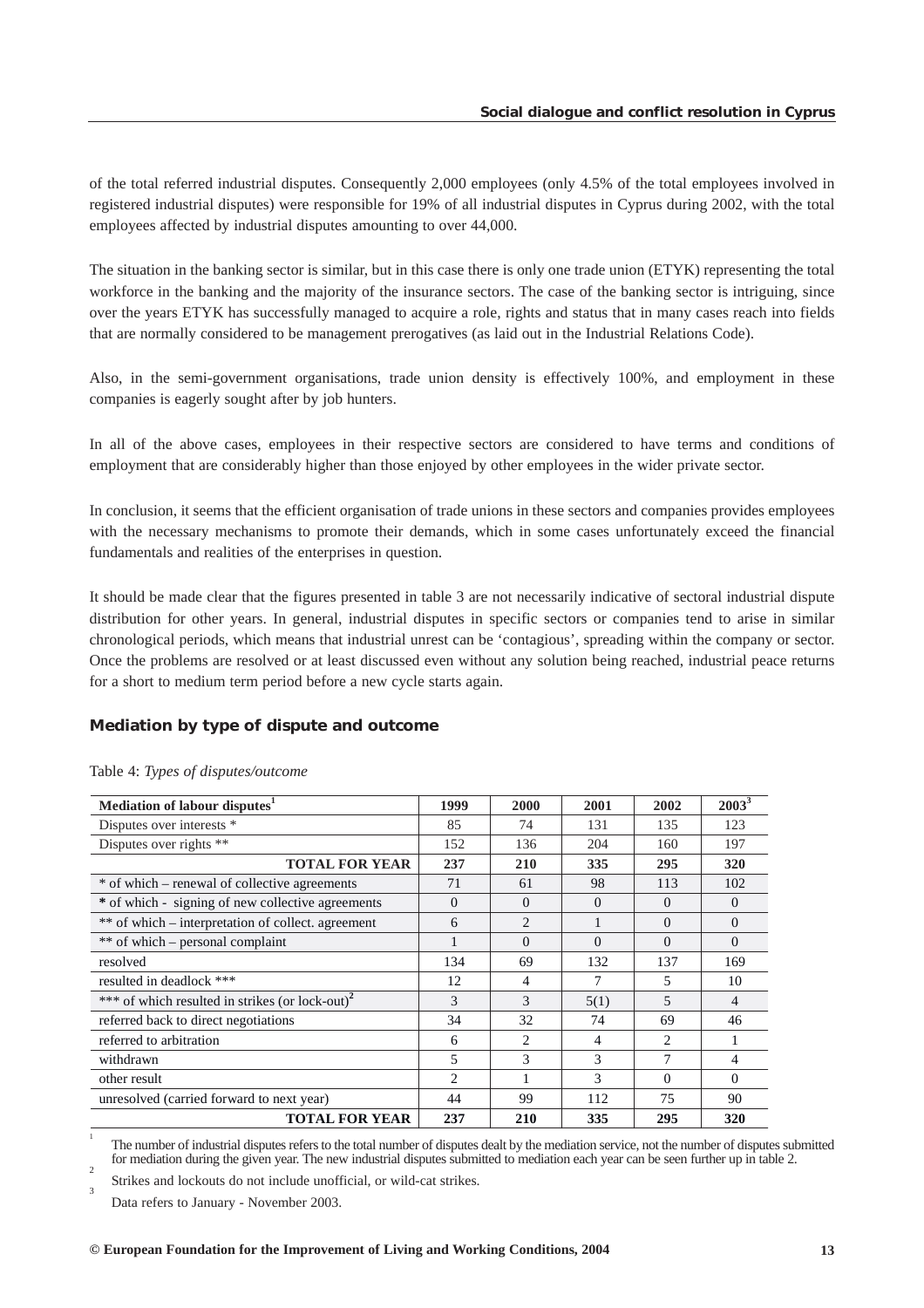The most notable observation from the above table is the number of strikes that arise from industrial disputes that result in a deadlock. If these are compared with the figures in the following table (table 5), it seems that most strikes that actually take place are either unofficial (wild-cat) strikes or involve the public sector.

# *Work stoppages*

| Year | Work<br><b>Stoppages</b> | <b>Workers</b><br><b>Involved</b> | Workdays<br>Lost | Year    | Work<br><b>Stoppages</b> | <b>Workers</b><br><b>Involved</b> | Workdays<br>Lost |
|------|--------------------------|-----------------------------------|------------------|---------|--------------------------|-----------------------------------|------------------|
| 1983 | 28                       | 3975                              | 12831            | 1994    | 32                       | 15362                             | 28911            |
| 1984 | 29                       | 3915                              | 11339            | 1995    | 26                       | 64061                             | 97609            |
| 1985 | 30                       | 8082                              | 16834            | 1996    | 20                       | 3914                              | 7705             |
| 1986 | 39                       | 4796                              | 9797             | 1997    | 16                       | 2295                              | 5240             |
| 1987 | 38                       | 18257                             | 91109            | 1998    | 20                       | 6591                              | 7948             |
| 1988 | 35                       | 5590                              | 30327            | 1999    | 21                       | 2108                              | 26037            |
| 1989 | 37                       | 12462                             | 32826            | 2000    | 6                        | 180                               | 1136             |
| 1990 | 20                       | 8045                              | 32174            | 2001    | 25                       | 1699                              | 4778             |
| 1991 | 31                       | 4782                              | 10347            | 2002    | 23                       | 3464                              | 7019             |
| 1992 | 27                       | 49897                             | 59720            | $2003*$ | 13                       | 2622                              | 4915             |
| 1993 | 24                       | 16945                             | 23883            |         |                          |                                   |                  |

Table 5: *Workers involved and workdays lost in strikes*

\* Data for January - November 2003

Source: *Department of Industrial Relations and Statistical Service*

For statistical purposes work stoppages that do not exceed two hours per day are not included in the above figures. Again when comparisons are made between the 20, 10, and 5 year average of work stoppages (26.4, 21.3, and 19 respectively) it is evident that industrial action has shown a significant decrease. This is probably the result of the gradual increase in employee benefits over the last 20 years, which has led to fewer disputes remaining unresolved and consequently resulting in strikes.

Lockouts are also included in the above figures as there is no separate data kept. It must be further stressed that lockouts very rarely take place, with the most notable case being that of Lordos Hotels in 1999 (the procedures of the Industrial Relations Code were not followed in this case). From the total of 26,037 lost workdays throughout 1999, 18,960 days were a result of this lockout, which lasted four months.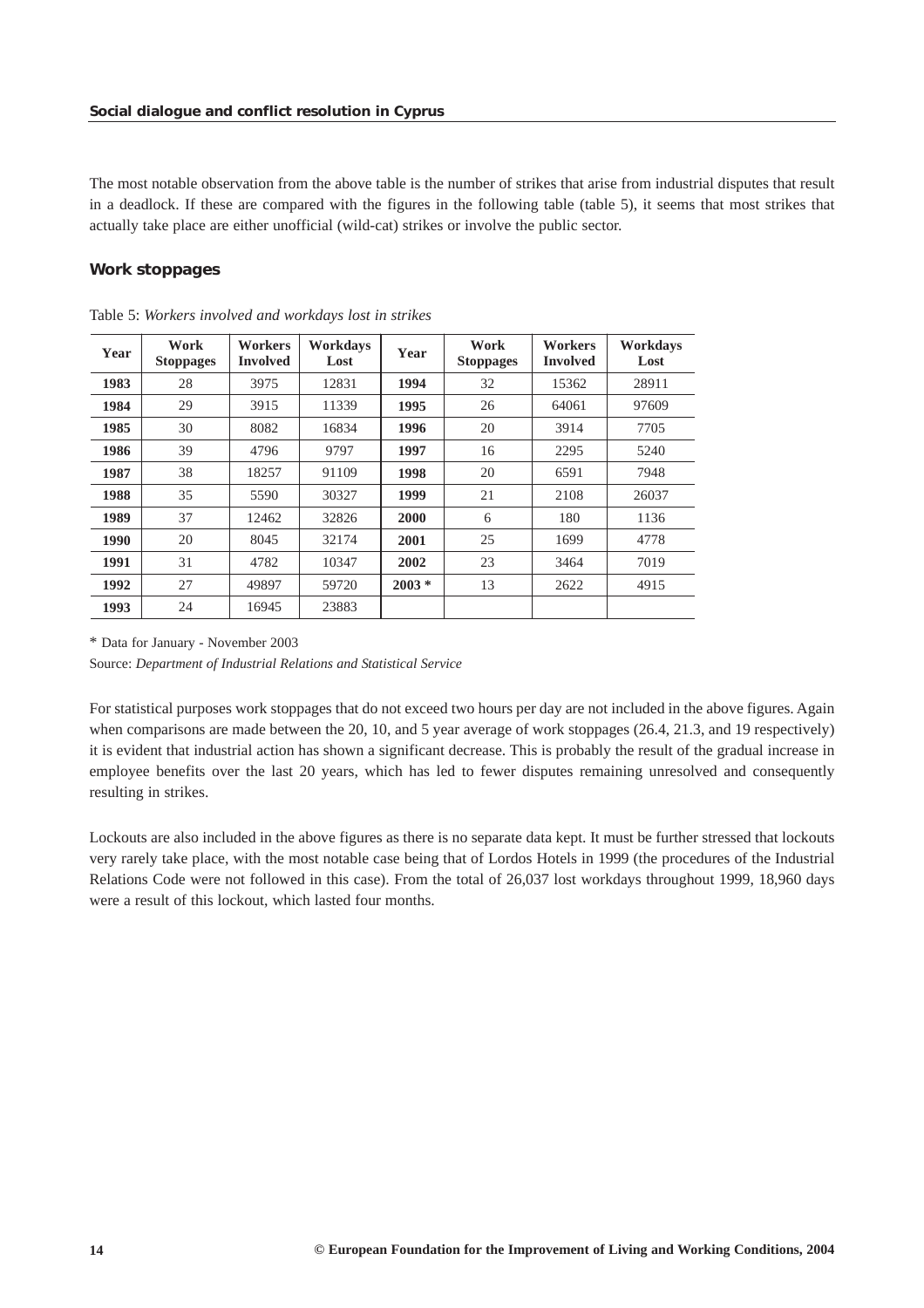# *Strikes by sector*

| <b>Sector</b>                   | 1999 | 2000 | 2001           | 2002                        | $2003(01-11)$ |
|---------------------------------|------|------|----------------|-----------------------------|---------------|
| Private *                       | h    | 3    | 12             | 15                          |               |
| Hotels                          | 3    |      |                |                             | 2             |
| Construction + wood & furniture |      |      | ┑              | $\mathcal{D}_{\mathcal{L}}$ | ာ             |
| Cyprus Airways                  | 3    |      | $\Omega$       |                             |               |
| Banking & insurance             |      |      | 3              | $\mathcal{D}_{\mathcal{L}}$ |               |
| Semi-government                 |      |      | $\overline{2}$ | 3                           | h             |
| Government                      |      |      | 0              |                             |               |
| <b>TOTAL</b>                    | 21   | h    | 25             | 23                          | 13            |

Table 6: *Number of strikes by sector*

\* Excluding strikes in companies covered by sectoral collective agreements

Source: *Department of Industrial Relations*

From the above table one can deduce that the majority of strikes takes place in the private sector (43%). This is not an unexpected result since trade unions have less power in individual companies and often have to resort to industrial action to achieve their goals. On the other hand, between them, the semi-government and government sectors are responsible for over 23% of strikes over this five-year period (1999-2003). Reasons why strikes in these sectors are relatively frequent have already been provided earlier (ineffective conflict resolution mechanisms in the public sector, and the involvement of the Ministry of Finance in the case of semi-government organisations). It is also noteworthy that over the last three years there have been no strikes in Cyprus Airways, even though during this period a total of 131 industrial disputes were submitted for mediation.

# *Wildcat strikes*

Wildcat strikes are loosely defined in Cyprus since even though a number of strikes take place in contravention to the Industrial Relations Code; these strikes essentially are not illegal since the Code is not a legally binding document. The Code refers to strikes as 'unofficial' in the following two cases:

- to resort to strike, or lockout over a dispute about rights (grievances);
- to resort to strike or lockout without providing the ten days notice after a dispute over interests has been declared to have reached a deadlock.

| Year                 | No. of<br>wildcat<br><b>strikes</b> | Days lost due<br>to wildcat<br>strikes | Total days lost due to<br>strikes and lockouts | Percentage wild-cat /<br>total strikes (days<br>lost) |
|----------------------|-------------------------------------|----------------------------------------|------------------------------------------------|-------------------------------------------------------|
| 1999                 | 5                                   | 19890                                  | 26037                                          | 76,4%                                                 |
| 2000                 | $\theta$                            | $\Omega$                               | 1136                                           | $\Omega$                                              |
| 2001                 | 3                                   | 614                                    | 4778                                           | 14,3%                                                 |
| 2002                 | 3                                   | 659                                    | 7019                                           | 8,8%                                                  |
| 2003 (incl.<br>Sept) |                                     | 50                                     | 4665                                           | 1,1%                                                  |
| <b>TOTAL</b>         | 12                                  | 21213                                  | 43635                                          | 48,6%                                                 |

Table 7: *Unofficial Strikes (including lock-outs)*

Source: *Department of Industrial Relations*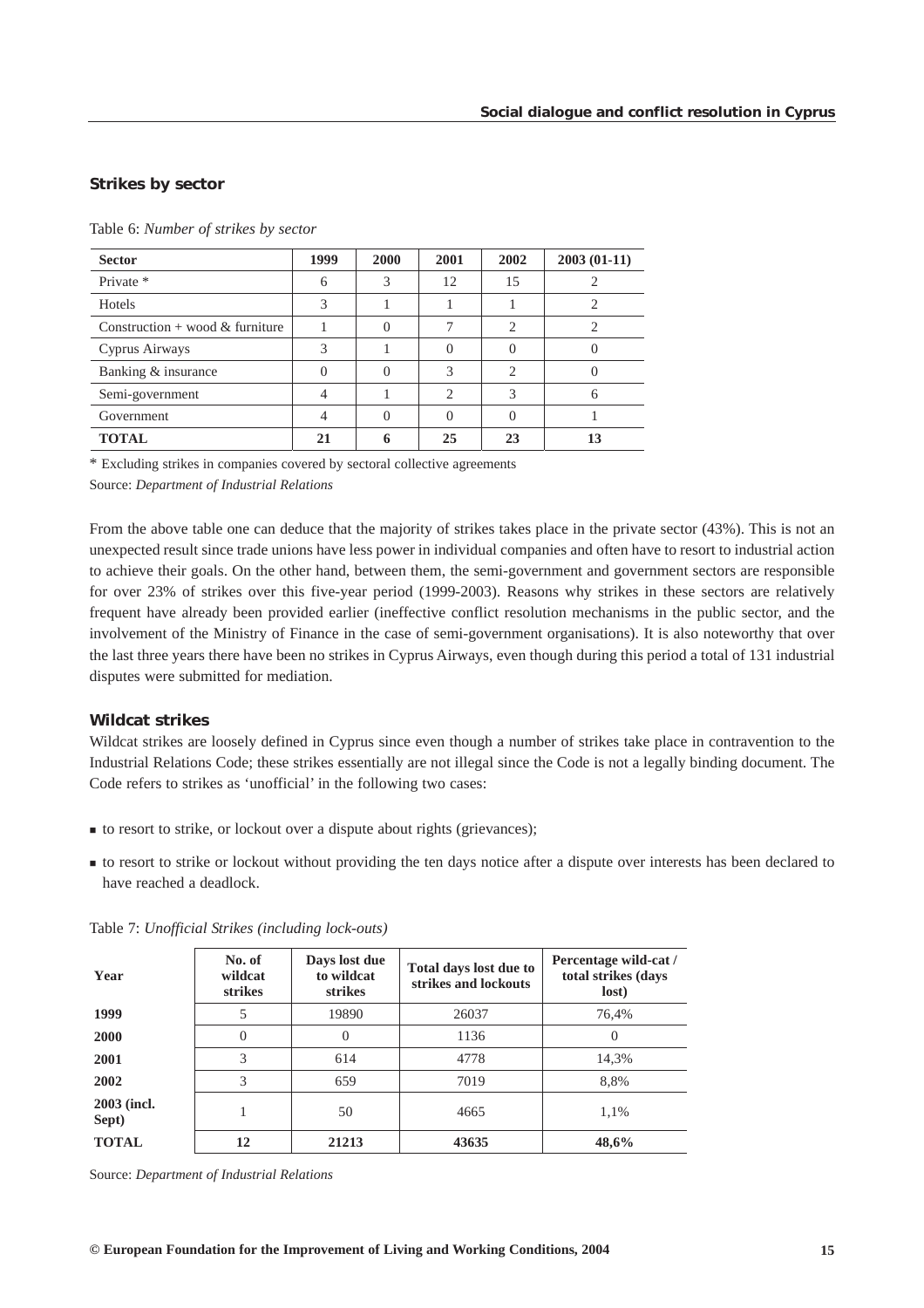<span id="page-16-0"></span>Illegal, or rather 'irregular' strikes do exist when a trade union takes industrial action without first following the defined procedure laid out in the Trade Union Law. Accordingly, before it can proceed with a strike a trade union must first seek the acceptance of the employees involved through secret balloting. The law actually requires that this provision is explicitly included in the trade union's articles of association. In a number of cases trade unions have essentially skipped this legal requirement and gone ahead with industrial action (without receiving an affirmative response from the trade union members involved). An example is the case of the company JCC, where in 2002 ETYK, the bank employees' trade union, went ahead with a strike without first putting the matter to the affected employees for a decision through secret balloting.

# *Conflict resolution mechanisms*

The procedures provided for by the Industrial Relations Code have to a large extent been explained in previous sections of this report. The Code explicitly sets out procedures for mediation, arbitration and also public inquiry. No official role is given to conciliation in the settlement of industrial disputes, but it should be pointed out that in practice, conciliatory roles are undertaken by various 'actors' involved in, or affected by, the outcome of a industrial dispute.

## *Conciliation*

As already stated, conciliation exists only on an unofficial level. It usually takes the form of behind-the-scenes interventions from a variety of individuals. These can be high-level trade union officials, employer organisation officials, or even negotiators (from either side) who actually participate in the direct negotiations process. In the latter case, conciliation takes more the form of bargaining, and this leads to a game of give and take with a view to satisfying both sides as much as possible. In practice, conciliation takes many forms, all of which try to resolve the differences that exist between the two sides. Conciliatory roles may be undertaken even before direct negotiations are initiated in an effort to avoid escalation of an imminent industrial dispute. Behind-the-scenes talks are regular occurrences, and although there are no statistical figures to prove the importance of conciliation, it is evident that the need for industrial peace in a much more competitive global market has led the two sides to make that little bit of extra effort to resolve problems before they actually lead to lengthy and costly procedures.

Equally important is the role of unofficial conciliation at the stage where direct negotiations have reached a deadlock and the two sides have agreed to submit the industrial dispute to the Ministry for mediation. If the seriousness of the industrial dispute is such that the two sides feel reluctant to continue with further bargaining, or even to accept the intervention of a conciliator, and if consequently either side feels that they will probably get a better deal from the submission of a proposal by the mediator, then a conciliatory role will not be of any assistance. In all other cases, there remains room for behind-the-scenes conciliations/negotiations that could prove beneficial if the conciliator intervenes to this effect.

## *Mediation*

Mediation procedures have been extensively referred to throughout this report. In summary, mediation in the private and semi-government sector is regulated by the non-legislative provisions of the Industrial Relations Code. As mentioned before, there are two types of industrial disputes in which the Ministry mediates, and for which the Code outlines exact procedural provisions. These are industrial disputes over interests (conclusion of a new, or the renewal of an existing collective agreement), and industrial disputes over rights (grievances). The procedural time limits can be seen in detail in the Code (attached as Appendix 1).

### *Disputes over interests*

During the mediation stage the mediator tries to find a mutually acceptable agreement to resolve the dispute. Joint and separate meetings will be held in the presence of the mediator in order to define as clearly as possible the demands,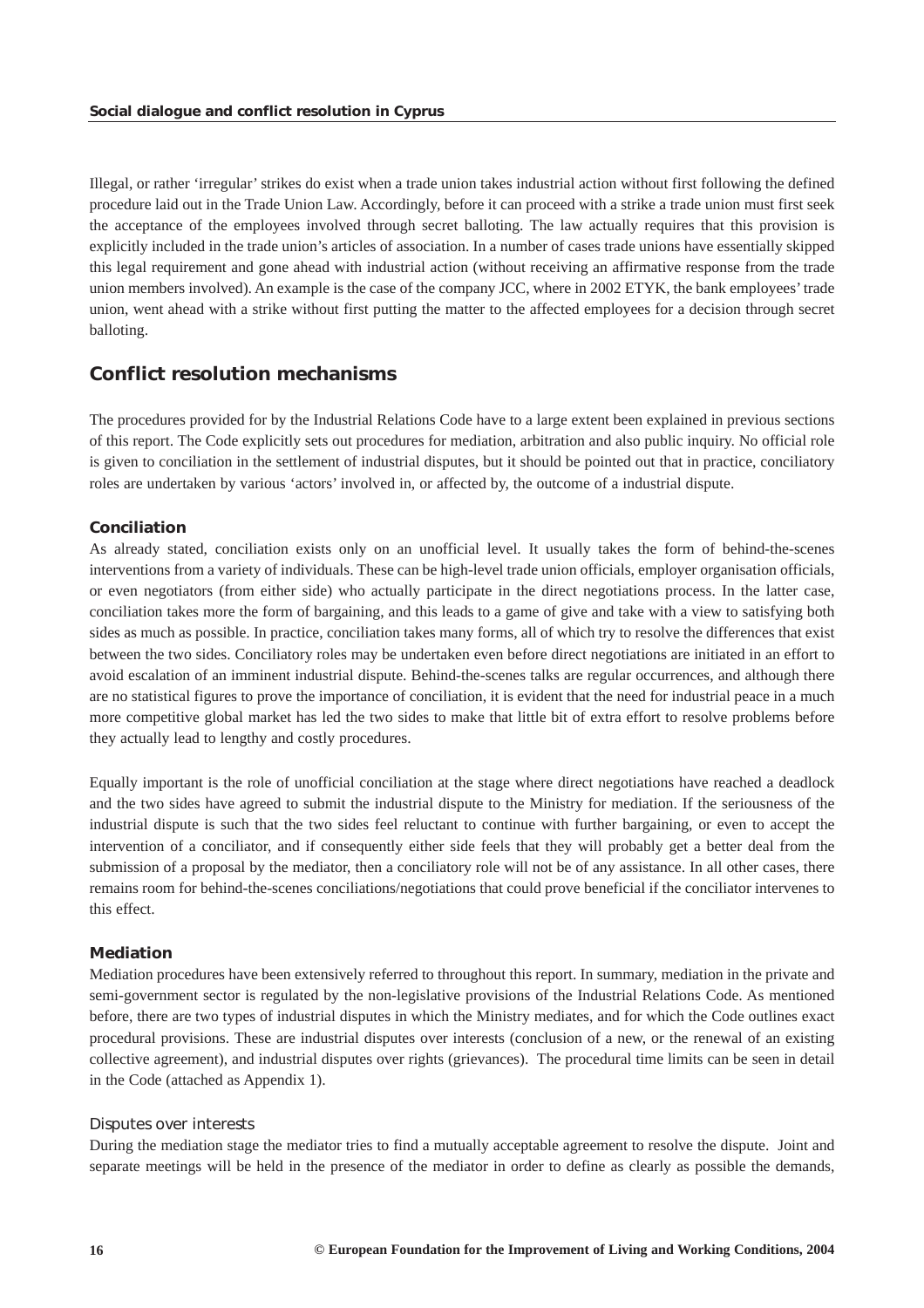requirements and objections of both sides. If as a result of the outcome of the talks the mediator feels confident that a formulated mediation proposal on his/her behalf would be mutually accepted, then the mediator will, and must, go ahead with presenting the proposal to the two sides. Obviously, it remains at the trade union's and employer's discretion to accept or reject the proposal.

If the proposal is rejected and no further room for mediation is left, the mediator will declare the dispute as having reached a deadlock. In that case either side may go ahead with industrial action, provided that the side intending to take industrial action provides the other side with a ten day notice period of its intention. At the same time the declaration of a deadlock may be requested by either side due to the Ministry not being able to arrive at a mutually accepted solution.

The mediator may also refrain from declaring a deadlock even in cases where it is not possible to present a proposal, if he/she believes that there remains a possibility for resolving the dispute through further direct negotiations. In this case the industrial dispute is referred back to the two sides to carry out more direct negotiations on the basis of the progress (if any) achieved at the Ministry during the mediation stage.

At the same time the mediator has the right to request that the dispute be referred either to arbitration or to a public inquiry, assuming that both sides agree to this. It should be noted that the arbitrator's award must be accepted as binding for both sides.

#### *Disputes over grievances*

In the case of disputes over grievances, whether these result from the interpretation or implementation of a collective agreement or from a personal complaint, if the dispute is not resolved at the direct negotiations stage, it should be submitted either to the Ministry for mediation or to binding arbitration.

In the case of a public inquiry, the Code stipulates that during the course of the inquiry neither side shall take industrial action. Where either side has taken industrial action before reference of the dispute to a board of inquiry (assuming the procedures laid down by the Code have been adhered to) every effort will be made to suspend such action. Nevertheless, such industrial action shall not be the reason for not conducting an inquiry. Public inquiries have never been used since trade unions fear the loss of their power and freedom of movement in dealing effectively with the industrial dispute.

#### *Arbitration*

According to part II, paragraph 3 of the Industrial Relations Code, when both sides agree, they may refer all or any of the issues of a dispute to arbitration at any point in time, either before or after the submission of the dispute to the ministry. Furthermore, when both sides agree to submit a dispute to arbitration they undertake to accept the arbitrator's award as binding.

It should be noted that seldom do the two sides decide to refer the dispute to arbitration before submitting the dispute to the ministry. This is obviously more sensible since it leaves both sides with more options and more time during the mediation stage. At the same time the possibility of either side gaining more out of the process is also a serious consideration which makes the option of first submitting the dispute for mediation much more attractive.

Over the last five years only 14 industrial disputes, out of more than 950 industrial disputes submitted for mediation, have been referred to arbitration. Unfortunately, there are no registered figures about disputes referred directly to arbitration during the direct negotiations stage, though it is unlikely that such cases exist.

If a dispute is submitted to arbitration, the Ministry makes sure that a mutually accepted arbitrator is appointed within a week of receiving a request to this effect by either side. It also assists them in carrying out their task speedily by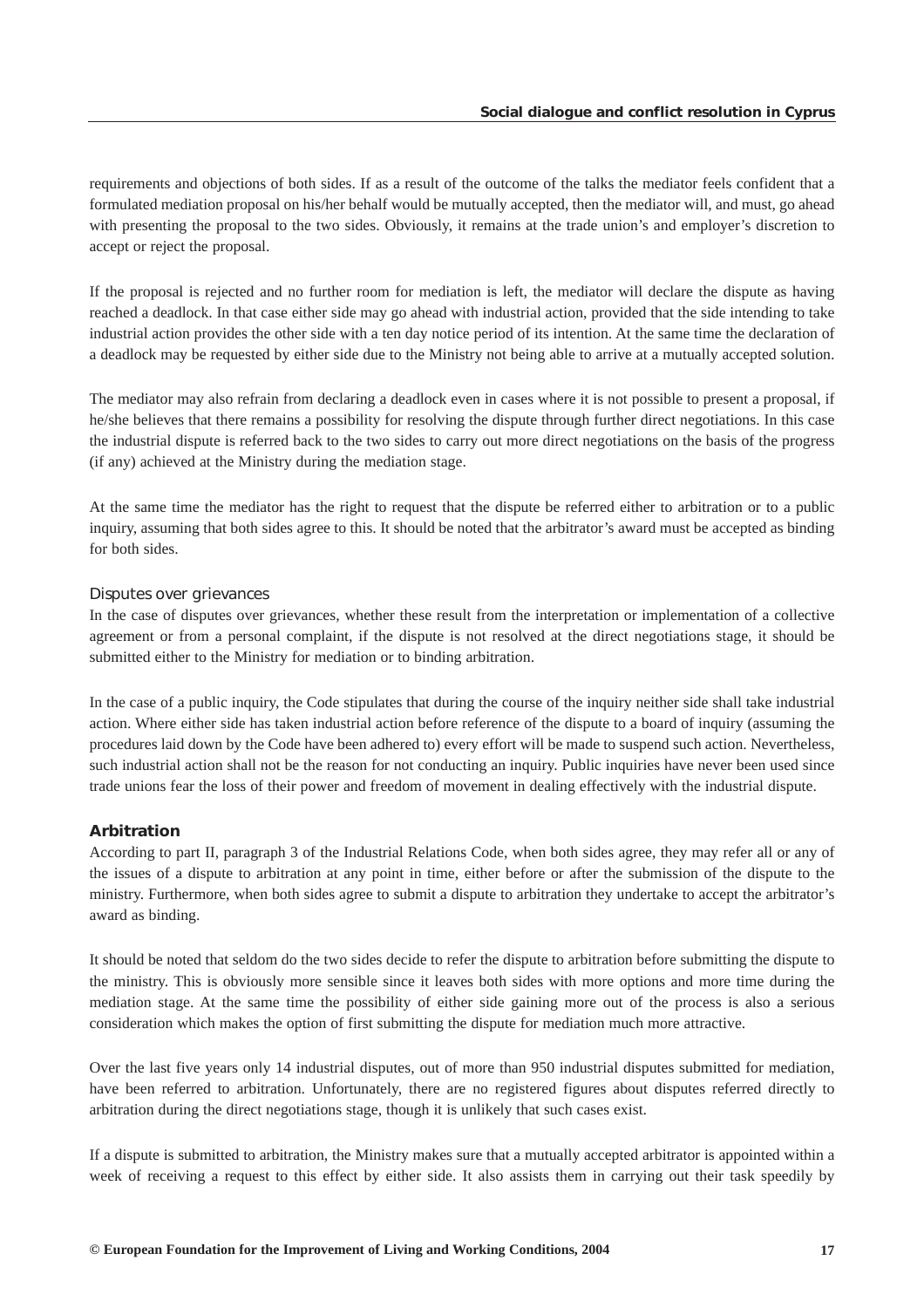<span id="page-18-0"></span>providing such facilities as may be requested, e.g. a conference room, clerical staff and all the necessary information. Arbitration costs are usually shared by the two sides unless the arbitrator issues special directions on this matter in consultation with the ministry.

# *Conclusion*

This report has examined the main national features of conflict resolution in Cyprus. The country has a long tradition of tripartism and voluntarism, and this has had an undeniable effect on the formulation of conflict resolution policies. Cyprus has followed very closely the ILO guidelines for the development of tripartism and it has managed to develop a satisfactory industrial relations and social dialogue model. It should be noted that adherence to this model has been greatly assisted by the small size of the country, which seems to be an essential element for the adequate functioning of a voluntary system of tripartism. Considering that the Basic Agreement, which provides for rudimentary conflict resolution procedures, was signed as early as 1962 and that the current Industrial Relations Code has been effectively applied for nearly 28 years, it seems that Cyprus has managed to implement a conflict resolution system that, thanks to the good will and responsibility of the social partners, actually works quite well.

Obviously there are cases where the balance of power between the two sides - employers and employees - is not ideal, with one side having an excess hold on the other. In these cases, this offset balance of power can cause a disruptive effect on the peaceful and efficient operation of enterprises, and consequently on the economy itself. With Cyprus adhering to a voluntary system of conflict resolution, employers and employees are expected to have a high level of responsible behaviour in order to uphold this balance. The government has greatly assisted both sides in developing their representative organisations so that the balance of power is maintained through them. This has been achieved by means of a social dialogue and the existence of representative social dialogue bodies through which social partners can express their views.

This is not always enough, however, since at the enterprise and sectoral levels there have been a number of cases where either side resorted to extreme behaviour, which affected either employees' or employers' rights and at the same time impeded on the overall functioning of the economy. However important the conflict resolution mechanisms are in dealing with such cases, it remains true that since Cyprus relies significantly on the performance of the tourist and service sector, industrial unrest in these areas can prove extremely costly to the island's economy. Furthermore, as long as the system remains based on voluntary arrangements there are cases when individual demands will override goodwill since there are no real costs involved in acting in an extreme way. Such problems, although few and far between, still place a threat on the economic outlook of the country as the escalation of industrial unrest could prove detrimental to the economic outlook of the island in the short and medium term.

In light of the above, and keeping in mind that with any system there is always room for improvement, it should be considered that the social partners at least re-examine the Industrial Relations Code in an effort to improve the current system. Already the Department of Industrial relations of the Ministry of Labour and Social Insurance has made plans to start a new round of social dialogue with a view to examining and possibly agreeing on amended procedural improvements to the system.

This will by no means be an easy task, and it should be kept in mind that the shortcomings of the system and its relative freedom of operation obviously favour both sides. On the other hand, the adoption of stricter and even legislative governance of certain conflict resolution procedures could prove to be a destabilizing factor, which adversely affect the relatively peaceful co-existence of the social partners in the area of industrial relations. At the same time it should be kept in mind that industrial relations have moved to a much more complex environment since the Code was signed in 1977. The adoption of the acquis communataire in the area of labour legislation has significantly increased the legislative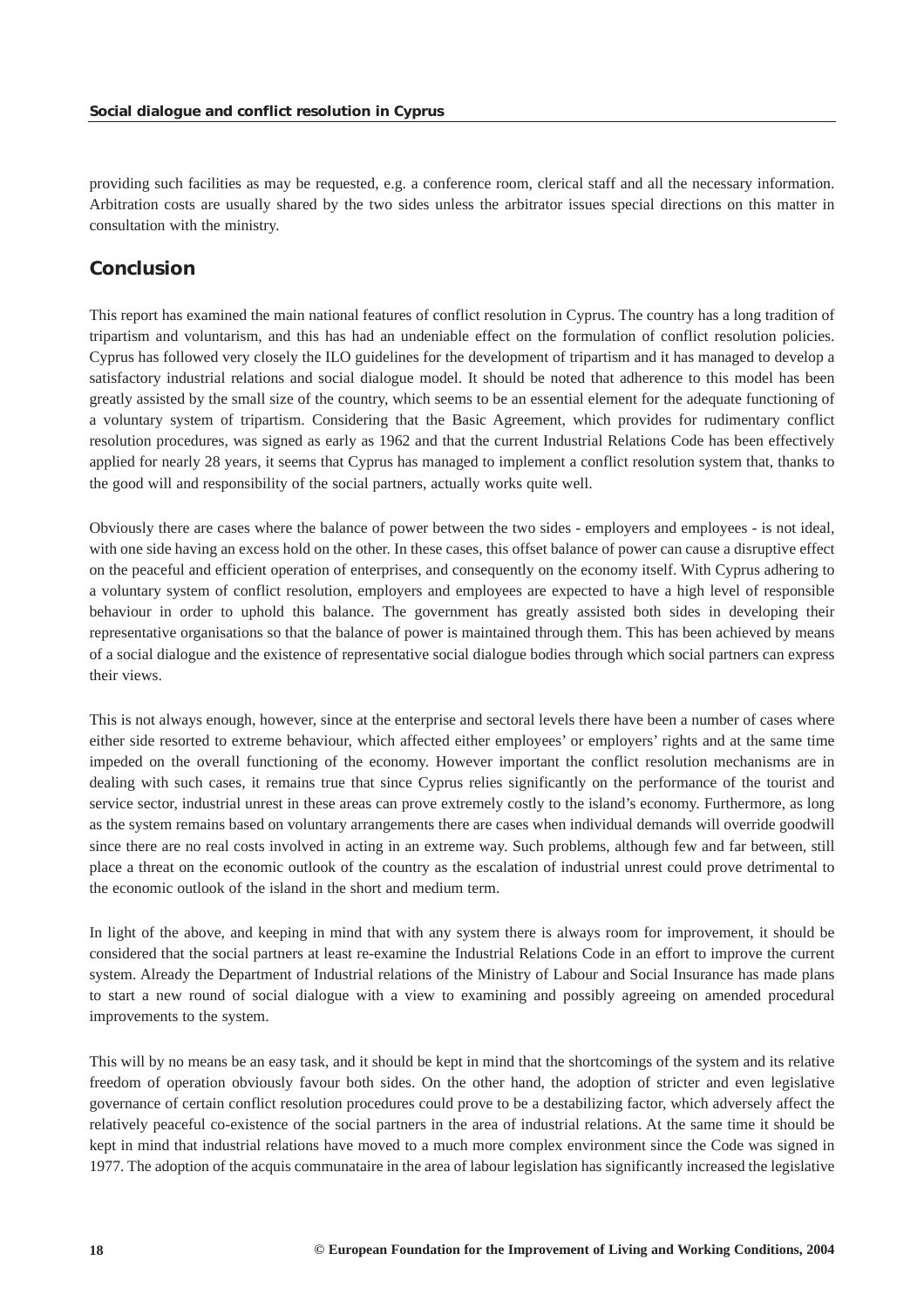<span id="page-19-0"></span>obligations of employers, whilst EU directives in the area of inter-organisational consultation between employers and employees (Directive 2002/14/EC establishing a general framework for informing and consulting employees in the European Community) as well as the creation of European Work Councils in multi-European enterprises will definitely lead to the development of new structures that will probably overshadow a number of procedural arrangements included in the Industrial Relations Code. It should be kept in mind that especially in the area of grievance settlements, Directive 2002/14/EC will most probably open new communication channels through which employers and employees will be able to effectively deal with such industrial disputes at the enterprise level without the necessity for the mediation service to intervene.

With respect to the time limits laid out in the Industrial Relations Code and the non-adherence to these time constraints, it should be noted that more often than not these delays lead to employee dissatisfaction and increased organisational conflict, which is not dealt with in a timely manner. This leads to the erosion of productivity, a demotivated workforce and the development of non-cooperative, unconstructive relations between employer and employees. Obviously, this issue should also be re-examined.

In any case, it is obvious that for the new EU Members States industrial relations systems as well as conflict resolution mechanisms will be at the centre of attention given the extensive micro and macro economic but also structural economic changes affecting them. Consequently, existing systems will be constantly under scrutiny to assist each country in their effort to develop a flexible and adaptable system that will ensure industrial peace.

For Cyprus it remains a fact that low unemployment rates and labour market rigidities in specific sectors will continue to put pressure on the relations between employers' organisations and trade unions. These two specific factors are not expected to change significantly over the next few years and this will put further pressure on wage demands in the renewal of collective agreements. On the other hand, the importation of foreign labour, a practice that will undeniably escalate in the next few years, is a factor that has, and will, lead to the alleviation of labour market supply shortages, keeping wage increases hopefully in line with productivity increases.

It should also be noted that 2004 will be an especially interesting period for industrial relations and conflict resolution in Cyprus since a very large number of collective agreements (in excess of 250) will expire at the end of 2003, leading to a new round of direct negotiations both at the sectoral and the company level. It still remains to be seen how many of these cases will have to be submitted to the mediation service for mediation.

# *Bibliography*

Kapartis, C., *Social dialogue and social systems, the case of Cyprus*, European Commission, MEDA Programme, March 2003.

Sparsis, M., *The Cyprus Industrial Relations System*, Trade Union Registrar's Office, December 1995.

Ministry of Labour and Social Insurance, *Annual Report 2002*.

Industrial Relations Code

Labour statistics 2002, Statistical Service, Ministry of Finance

Pancyprian Public Employees Trade Union - Website, www.pasydy.org

Trade Union Registrar's Office

**O. Messios**, Ministry of Labour and Social Insurance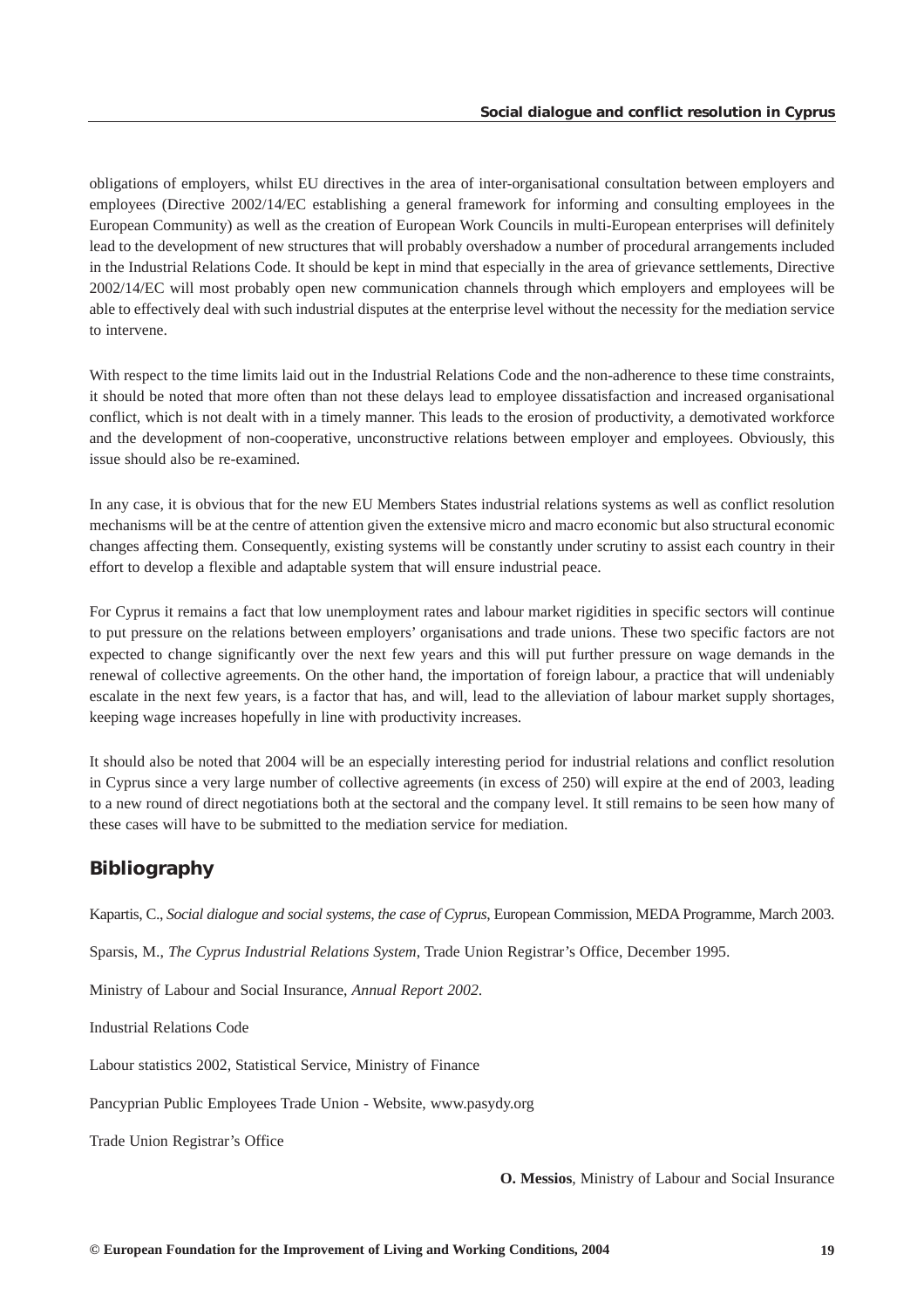# <span id="page-20-0"></span>*Annex 1: National development project*

'*Enhancement of existing conflict resolution mechanisms for disputes over interests in essential services*'

#### *Introduction*

The issue of adequately regulating the settlement of industrial disputes in essential services has remained at the forefront of talks amongst the social partners for over ten years now.

The situation in Cyprus as regards the settlement of industrial disputes in essential services is currently governed by the provisions of the Industrial Relations Code. Whilst the Code lays out procedures for the settlement of industrial disputes in general, it does not include specific arrangements for disputes in essential services. According to legislation in force, the Supplies and Services (Transitional Powers)(Continuation) Law, Chap. 175A, authorizes the recourse to the Defense Regulations 79A and 79B, and to the utilisation of the Essential Services Order of 1943. The Defense Regulations empower the public authorities to prohibit strikes and to direct any person to work, in order to ensure the attainment of a wide number of purposes. Even though the Defense Regulations have rarely been used, it remains that their existence causes compatibility problems with ILO Standards and Principles and with the European Social Charter. In particular compatibility problems arise with respect to the Abolition of Forced Labour Convention (N. 105) and the Freedom of Association and Protection of the Right to Organise Convention (N. 87), which have both been ratified by Cyprus. Furthermore, the existence of the Essential Services Order of 1943 and the Defense Regulations provide the government with unlimited powers to force workers to show up at work which can initially be viewed as a violation of Article 6(4) of the European Social Charter which affirms "the right of workers and employers to collective action in cases of conflicts of interest, including the right to strike, subject to obligations that might arise out of collective agreements previously entered into"

It is expected that the government of Cyprus will soon withdraw the abovementioned Regulations, since in practice they have rarely been used, and at the same time there is no intention by the government to actually use them. Furthermore, any agreement signed amongst the social partners, will most probably explicitly mention the social partners' acceptance of the withdrawal of the forementioned legislation.

#### *Historical background*

In an attempt to resolve the issue of strikes in essential services, the previous government decided on regulating the issue through the enactment of specific legislation. On 04.01.1995 the government submitted to the House of Representatives, the Essential Services (Prevention of Strikes and Referral of Disputes to Arbitration) Draft Legislation of 1995, prepared by the Attorney General by order of the Council of Ministers. It should be noted that the trade unions SEK, PEO and PASYDY, strongly opposed this development, remaining steadfast to their position that the regulation of strikes in essential services should be achieved through non-legislative measures. Consequently, due to trade union opposition, the matter was referred to a Ministerial Committee for further examination, and to hold talks with the trade union side to resolve the issue.

Further to the above developments the Ministry of Labour undertook, after the request of the Trade Unions, to call in an ILO expert to examine whether the abovementioned draft legislation was in accordance with international labour standards, and to also look into the principle methods by which the issue was regulated in other countries. As a result of this study, the Ministry of Labour went forward with a number of amendments to the draft legislation, but still, even though the trade union side accepted that the amended draft legislation was significantly improved, it upheld its strong opposition to the enforcement of any such legislation.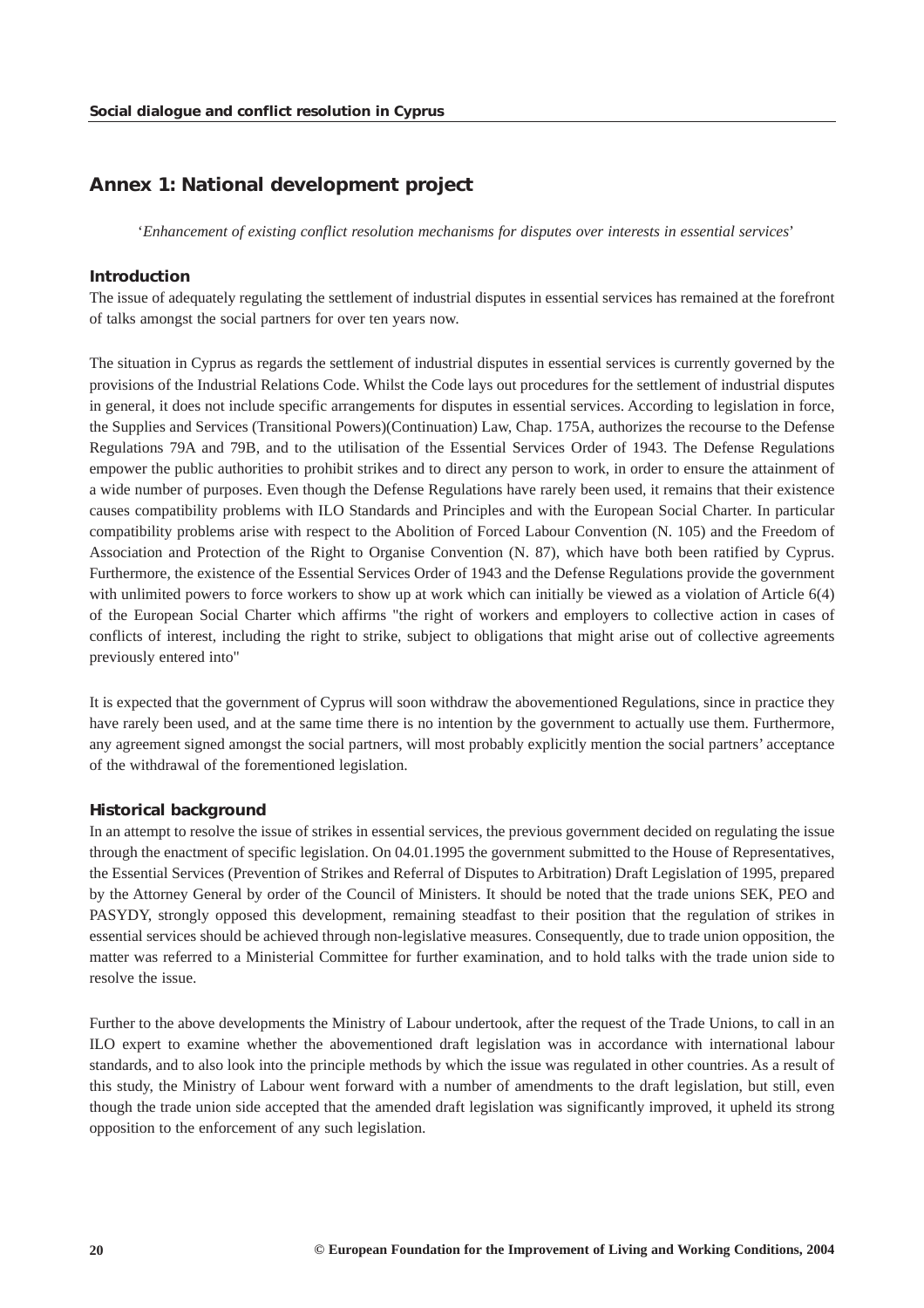In September 1999, after four years of talks, the three trade unions (SEK, PEO, PASYDY) and the employers' organisation OEB submitted to the Ministerial Committee, a voluntary agreement for the settlement of industrial disputes in essential services. This voluntary agreement was the result of negotiations held between the abovementioned social partners, and as they stated was to be an extension of the Industrial Relations Code. Further to this, the involved parties stated their willingness to discuss legislative measures in specific areas, after the withdrawal of the Defense Regulations. In continuation to this development, and in an effort to deal with the opposition from the Chamber of Commerce and Industry, which kept insisting on the legislative regulation of the issue, the Ministry of Labour prepared a third draft law, combining legislative measures with the submitted voluntary agreement. Even this third effort still found strong opposition from the trade unions and consequently on the 19th of October 2000 the Minister of Labour declared that the Ministerial Committee talks with the trade unions had officially ended in a deadlock.

In a final effort by the previous Government, the Council of Ministers, on 03.04.2002 decided to submit the draft legislation/agreement, to the House of Representatives to be enacted. Even so the issue remained unresolved until the present government decided, in April 2003, to withdraw the draft legislation after a relevant decision of the Council of Ministers. The new government's policy, as laid out in its pre-election programme, is to promote the regulation of strikes in essential services, through consensus achieved by means of a voluntary agreement, which is in line with the Council of Ministers decision to withdraw from the House of Representatives the pre-existing draft legislation.

From the above historical overview it becomes clear that social partners have examined the issue of strikes in essential services extensively. This groundwork should be considered as an underlying strength in the efforts to successfully implement the National development project, agreed amongst the social partners in Prague, during the European Foundation's workshop on Social Dialogue and Conflict Resolution.

In detail the participating Social Partners unanimously agreed on the following National development project:

# *What*

Enhancement of existing conflict resolution mechanisms for disputes over interests in essential services.

# *Why*

The lack of any operating legislative framework, regulating the right to strike in general, which has had the result of strikes and the threat to strike in essential services, to be considered as the most acute problem in industrial relations over the last decade.

# *When*

The soonest, and if possible prior to accession on the 1st of May 2004.

### *Who*

The Social Partners. Namely trade unions, employers' organisations, and the government.

## *Where*

High-Level Tripartite Discussions and Collaboration. On the basis of the progress achieved on the subject, the Ministry of Labour and Social Insurance has to play an increased coordinating role in achieving a final consensus on the issue.

# *Which*

Goodwill of Social Partners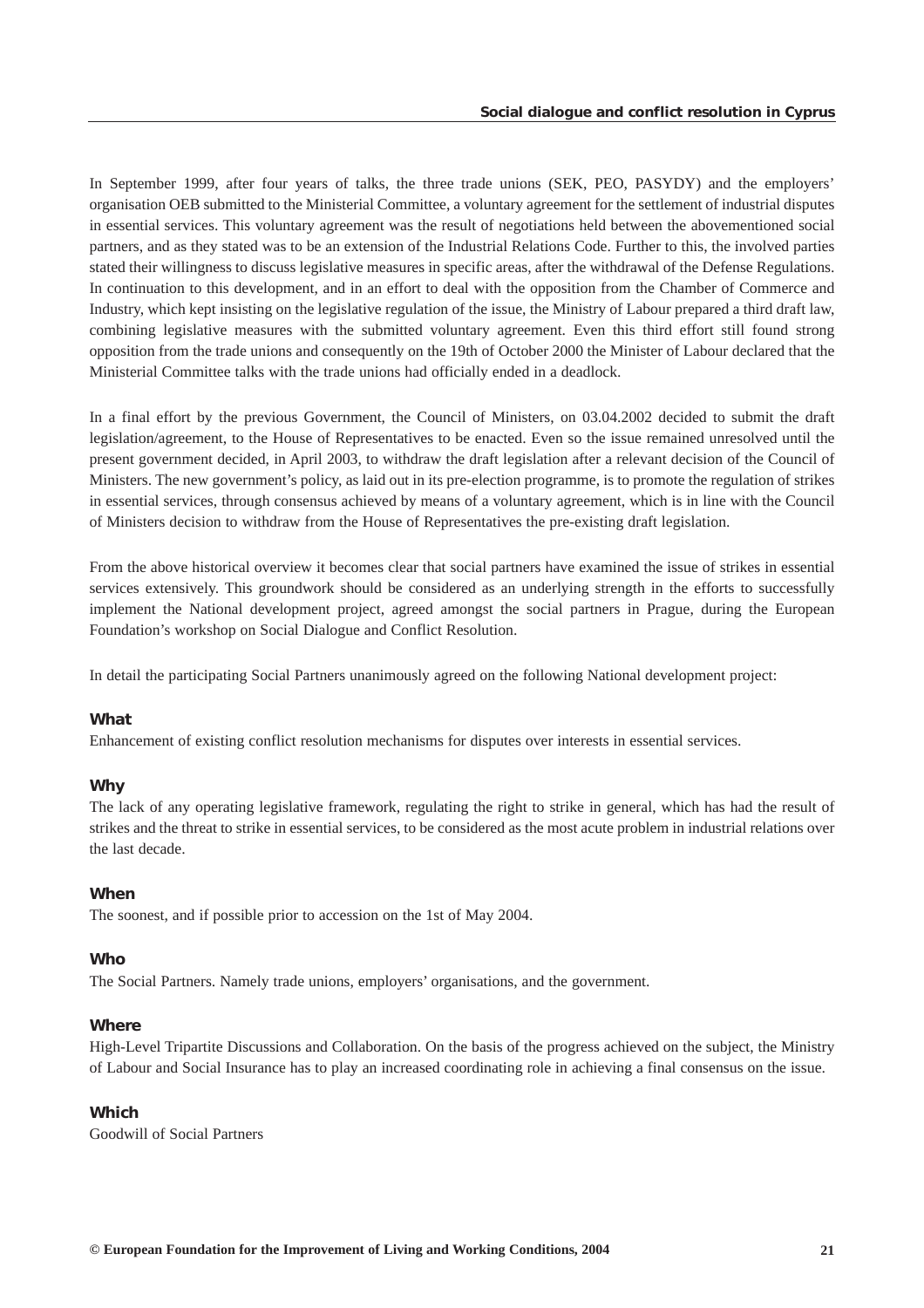On the basis of prior experience, and the discussions held between the social partners for the regulation of the issue, it is clear that the most important factor in the achievement of the National development project is the willingness of all the social partners to reach a mutually acceptable agreement. This is central to the success of any voluntary agreement, which remains the main characteristic of the industrial relations system in Cyprus.

It is expected that the high level of responsibility shown by social partners in relation to the implementation of voluntary agreements in the area of industrial relations, provides a strong basis for the success of any agreement signed. This of course is valid only if it is assumed that all the main principles upheld by the social partners are satisfied.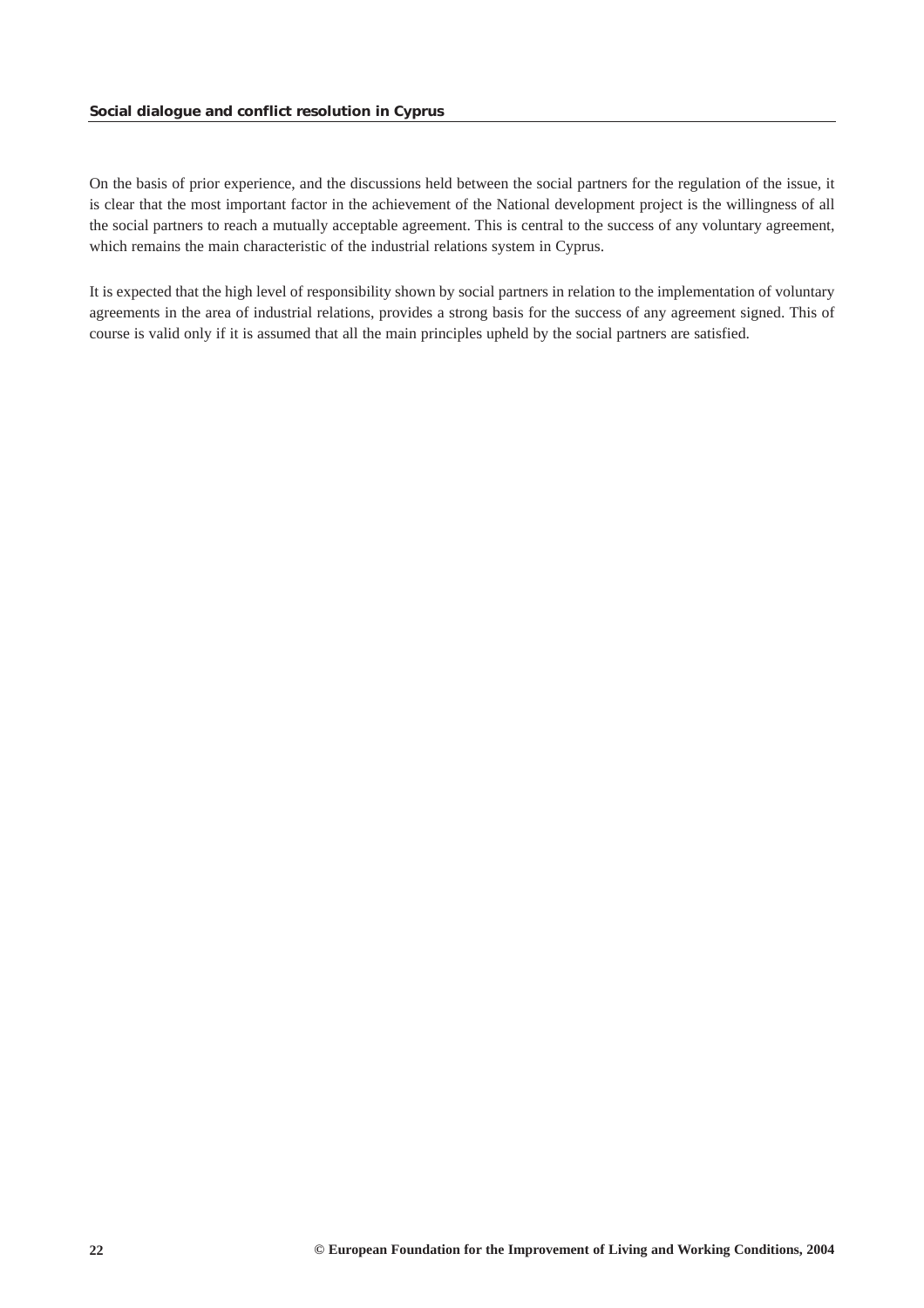# <span id="page-23-0"></span>*Annex 2: Road map for conflict resolution*

## **1. Procedures for the settlement of disputes over interests, according to the industrial relations code**

## *Definition*

'Dispute over interests' means a dispute arising out of negotiations for the conclusion of a new collective agreement or for the renewal of an existing collective agreement or, in general, out of the negotiation of a new claim.

## *Procedures*